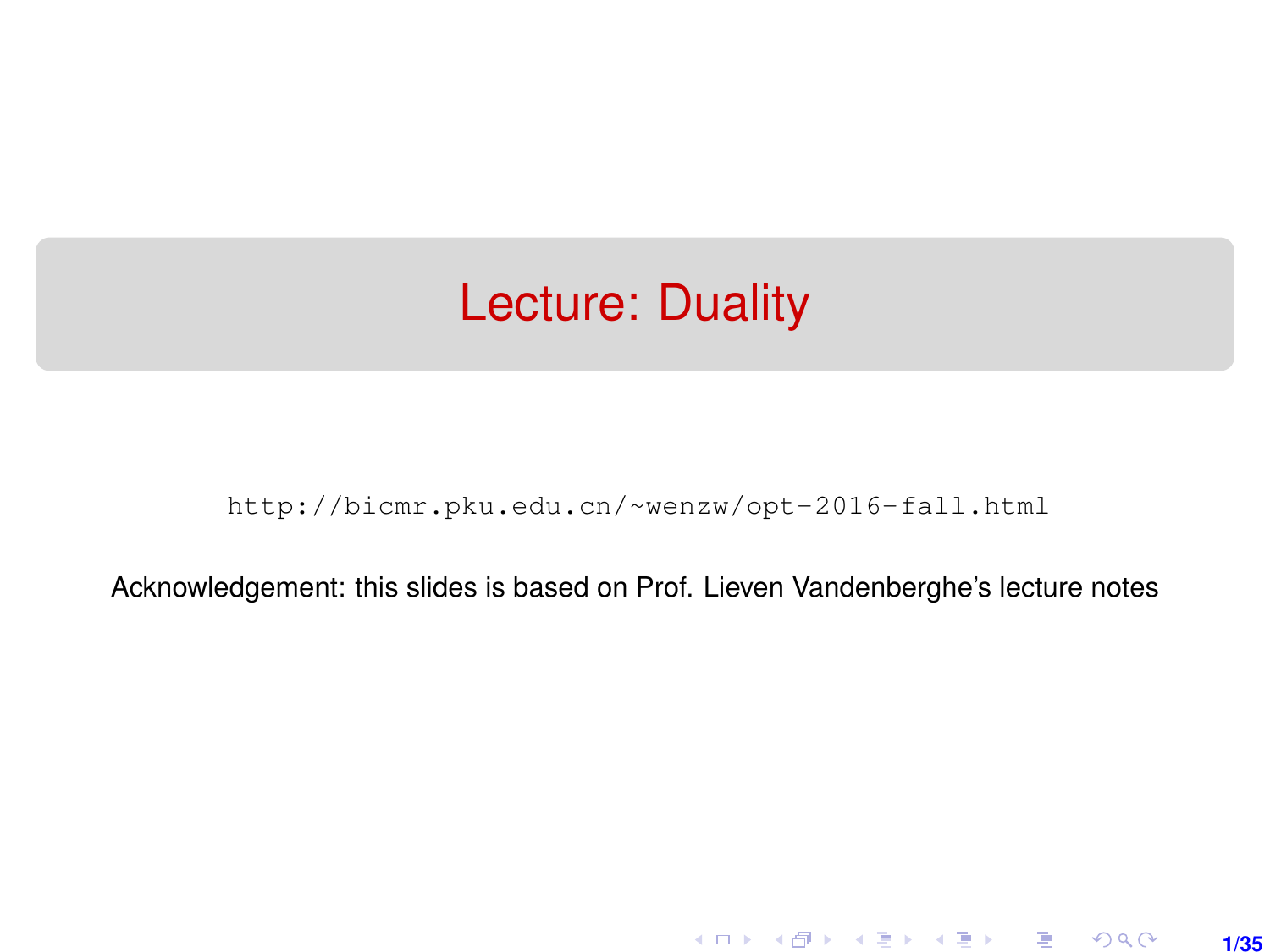## Introduction

- Lagrange dual problem
- weak and strong duality
- geometric interpretation
- optimality conditions
- **•** perturbation and sensitivity analysis
- examples
- **o** generalized inequalities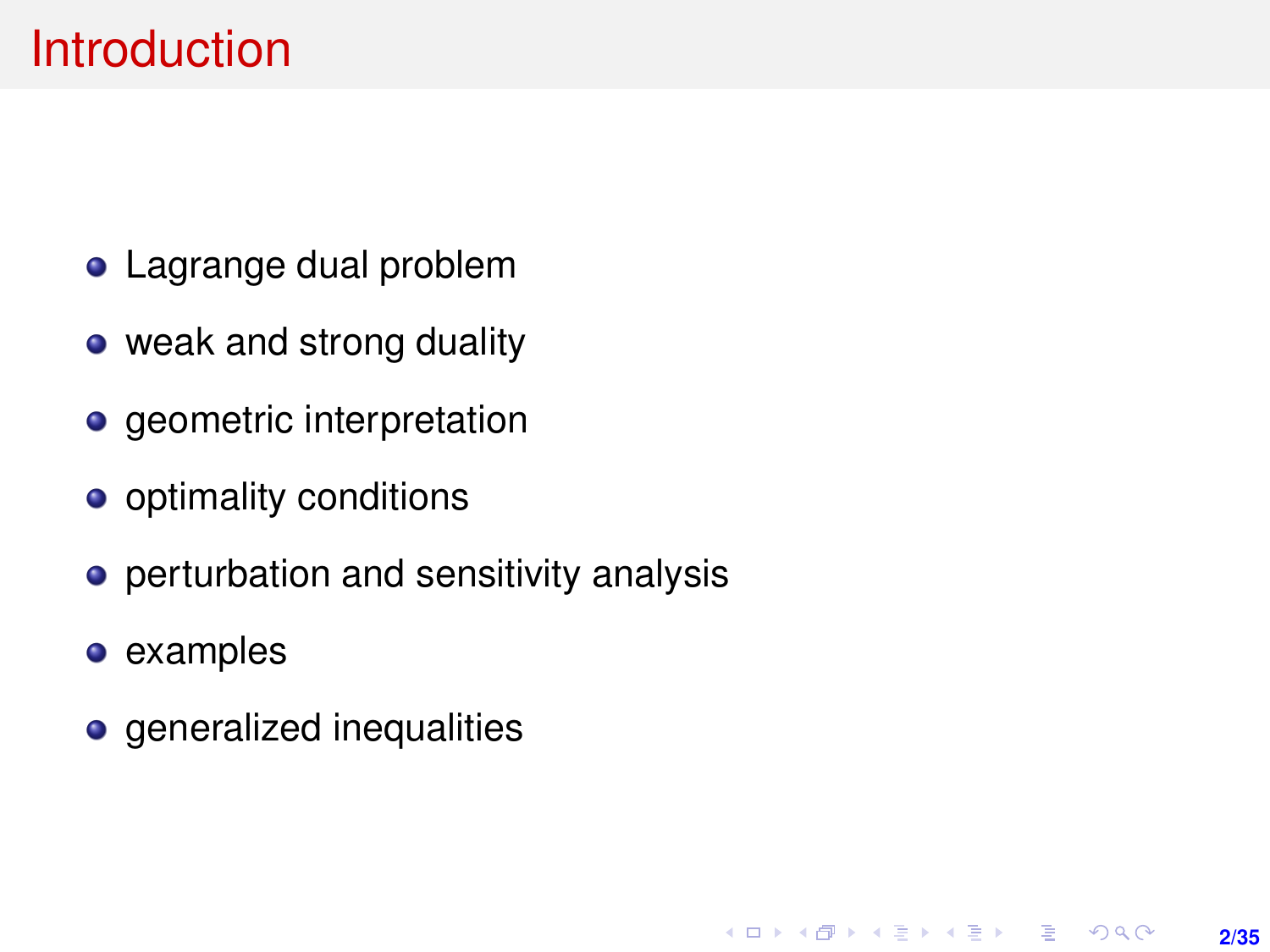## Lagrangian

### **standard form problem** (not necessarily convex)

min 
$$
f_0(x)
$$
  
\n**s.t.**  $f_i(x) \le 0$ ,  $i = 1, ..., m$   
\n $h_i(x) = 0$ ,  $i = 1, ..., p$ 

variable  $x \in \mathbb{R}^n$ , domain  $\mathcal{D}$ , optimal value  $p^*$ 

Lagrangian:  $L : \mathbb{R}^n \times \mathbb{R}^m \times \mathbb{R}^p \to \mathbb{R}$ , with dom  $L = \mathcal{D} \times \mathbb{R}^m \times \mathbb{R}^p$ ,

$$
L(x, \lambda, \nu) = f_0(x) + \sum_{i=1}^{m} \lambda_i f_i(x) + \sum_{i=1}^{p} \nu_i h_i(x)
$$

- weighted sum of objective and constraint functions
- $\lambda_i$  is Lagrange multiplier associated with  $f_i(x) \leq 0$
- $\nu_i$  is Lagrange multiplier associated with  $h_i(x)=0$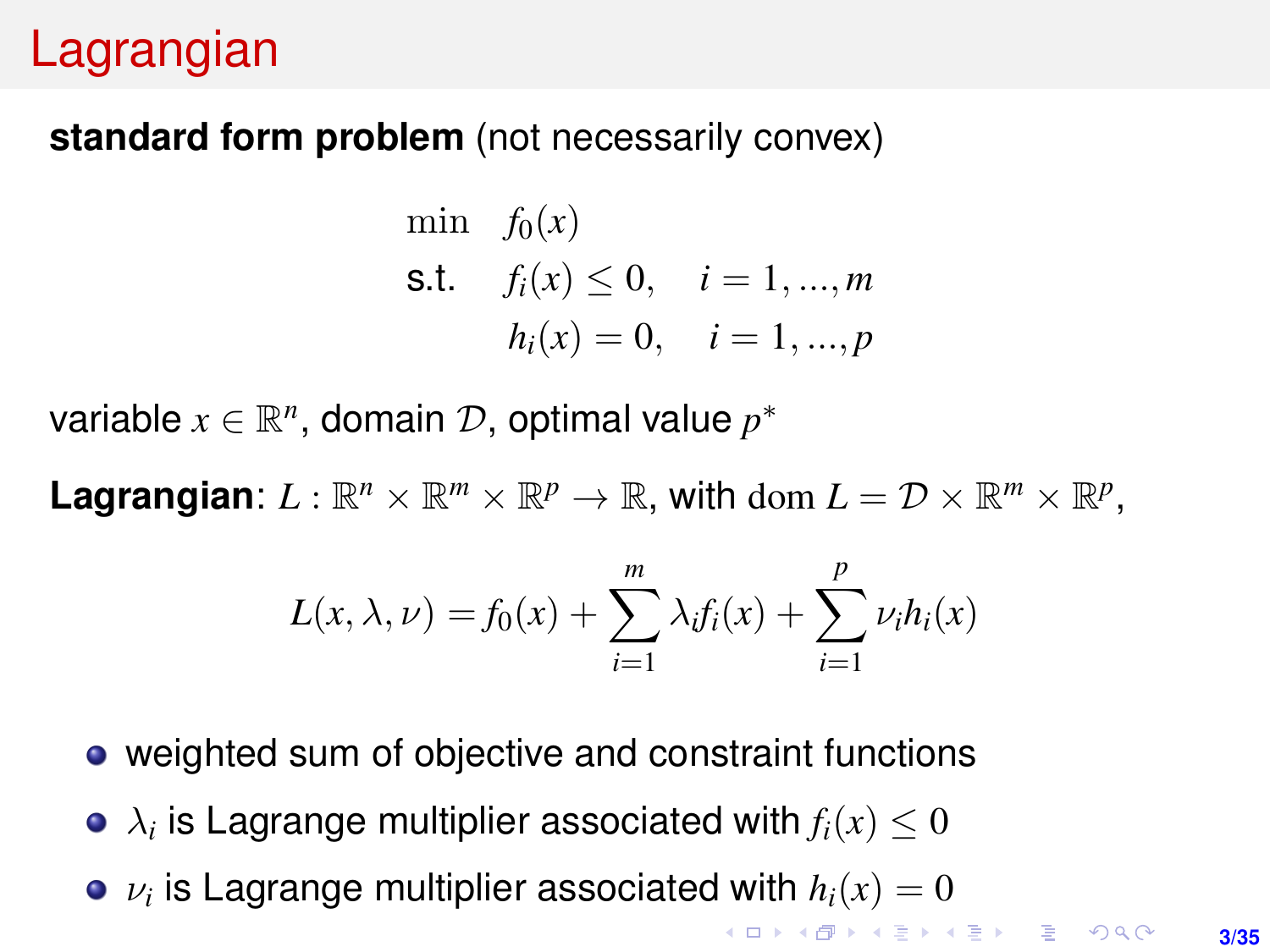## <span id="page-3-0"></span>Lagrange dual function

Lagrange dual function:  $g : \mathbb{R}^m \times \mathbb{R}^p \to \mathbb{R}$ ,

$$
g(\lambda, \nu) = \inf_{x \in \mathcal{D}} L(x, \lambda, \nu)
$$
  
= 
$$
\inf_{x \in \mathcal{D}} \left( f_0(x) + \sum_{i=1}^m \lambda_i f_i(x) + \sum_{i=1}^p \nu_i h_i(x) \right)
$$

*g* is concave, can be  $-\infty$  for some  $\lambda$ ,  $\nu$ 

**lower bound property**: if  $\lambda \geq 0$ , then  $g(\lambda, \nu) \leq p^*$ 

proof: if  $\tilde{x}$  is feasible and  $\lambda > 0$ , then

$$
f_0(\tilde{x}) \ge L(\tilde{x}, \lambda, \nu) \ge \inf_{x \in \mathcal{D}} L(x, \lambda, \nu) = g(\lambda, \nu)
$$

minimizing over all feasible  $\tilde{x}$  gives  $p^* \geq g(\lambda, \nu)$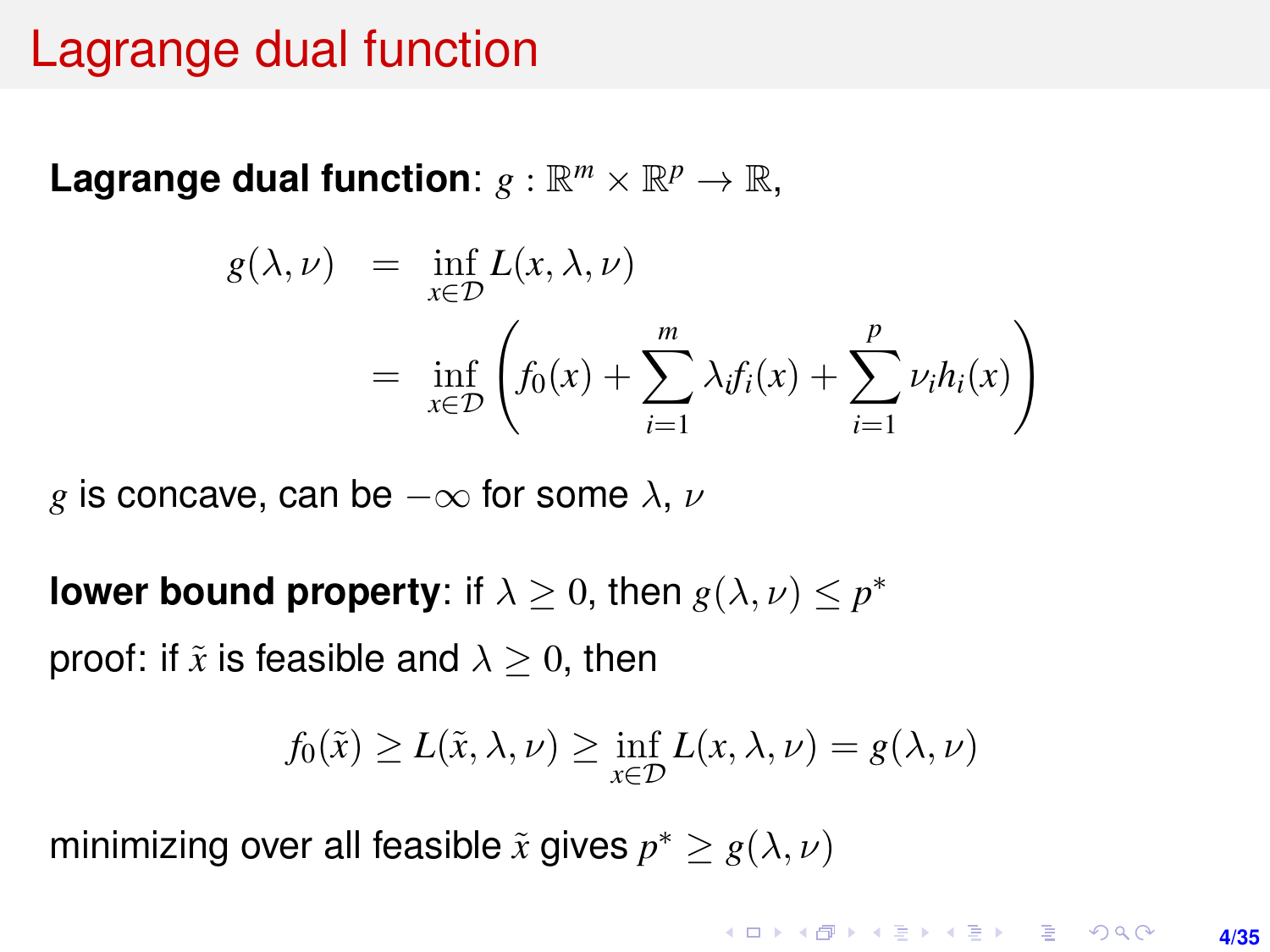## <span id="page-4-0"></span>Least-norm solution of linear equations

$$
\begin{aligned}\n\min \quad & x^T x \\
\text{s.t.} \quad & Ax = b\n\end{aligned}
$$

### **dual function**

- Lagrangian is  $L(x, \nu) = x^T x + \nu^T (Ax b)$
- to minimize *L* over *x*, set gradient equal to zero:

$$
\nabla_x L(x,\nu) = 2x + A^T \nu = 0 \implies x = -(1/2)A^T \nu
$$

plug in *L* to obtain *g*:

$$
g(\nu) = L((-1/2)A^T \nu, \nu) = -\frac{1}{4} \nu^T A A^T \nu - b^T \nu
$$

a concave function of  $\nu$ 

**5/35 lower [b](#page-5-0)ound property**:  $p^* \ge -(1/4)\nu^T A A^T \nu - b^T \nu$  [fo](#page-34-0)[r](#page-0-0) [all](#page-34-0)  $\nu$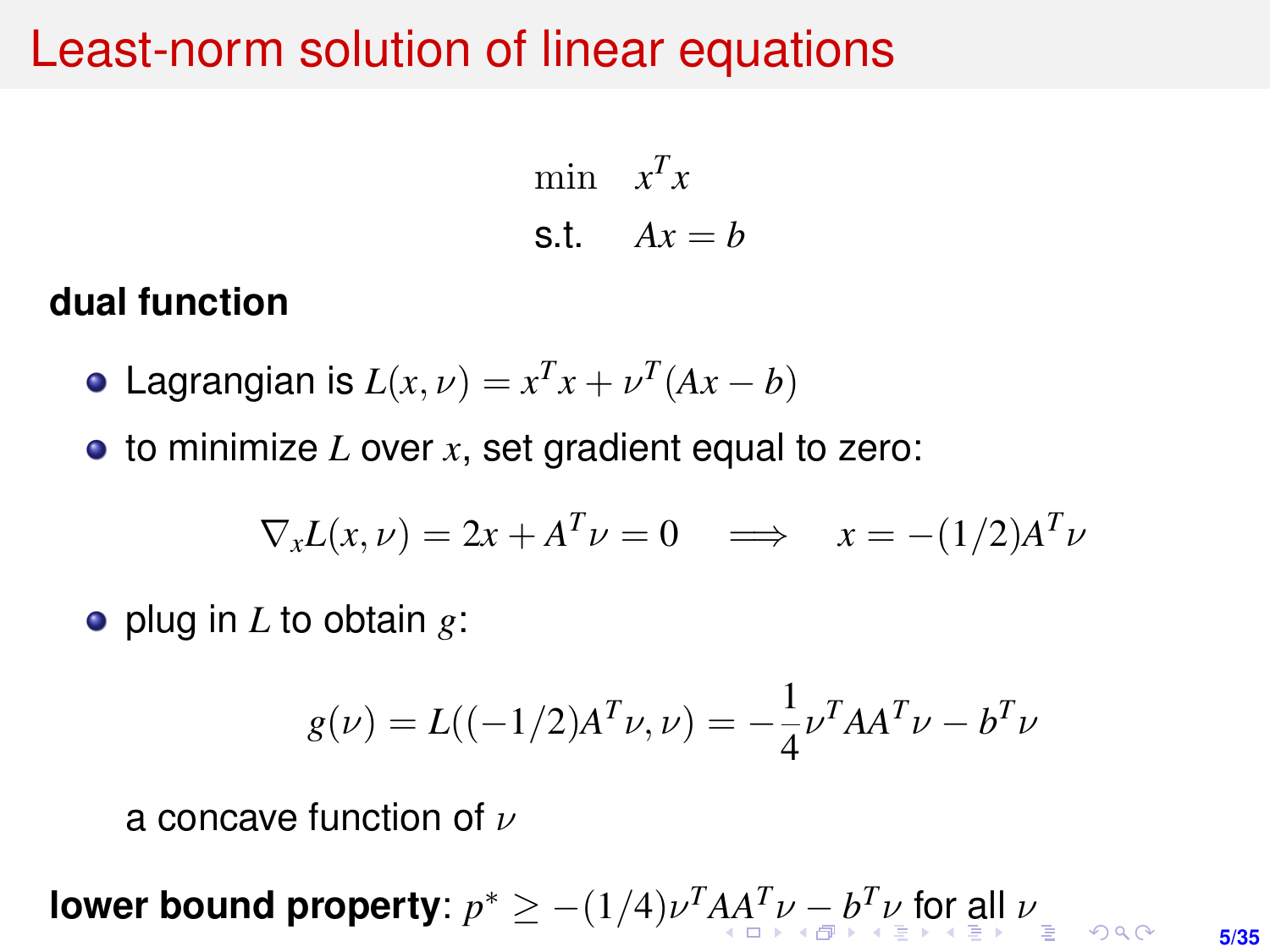# <span id="page-5-0"></span>Standard form LP

$$
\begin{array}{ll}\text{min} & c^T x\\ \text{s.t.} & Ax = b, \quad x \ge 0 \end{array}
$$

## **dual function**

**•** Lagrangian is

$$
L(x, \lambda, \nu) = c^T x + \nu^T (Ax - b) - \lambda^T x
$$
  
= 
$$
-b^T \nu + (c + A^T \nu - \lambda)^T x
$$

*L* is affine in *x*, hence

$$
g(\lambda, \nu) = \inf_{x} L(x, \lambda, \nu) = \begin{cases} -b^T \nu & A^T \nu - \lambda + c = 0 \\ -\infty & \text{otherwise} \end{cases}
$$

*g* is linear on affine domain  $\{(\lambda, \nu)|A^T\nu - \lambda + c = 0\}$ , hence concave **lower bound property**:  $p^* \ge -b^T \nu$  if  $A^T \nu + c \ge 0$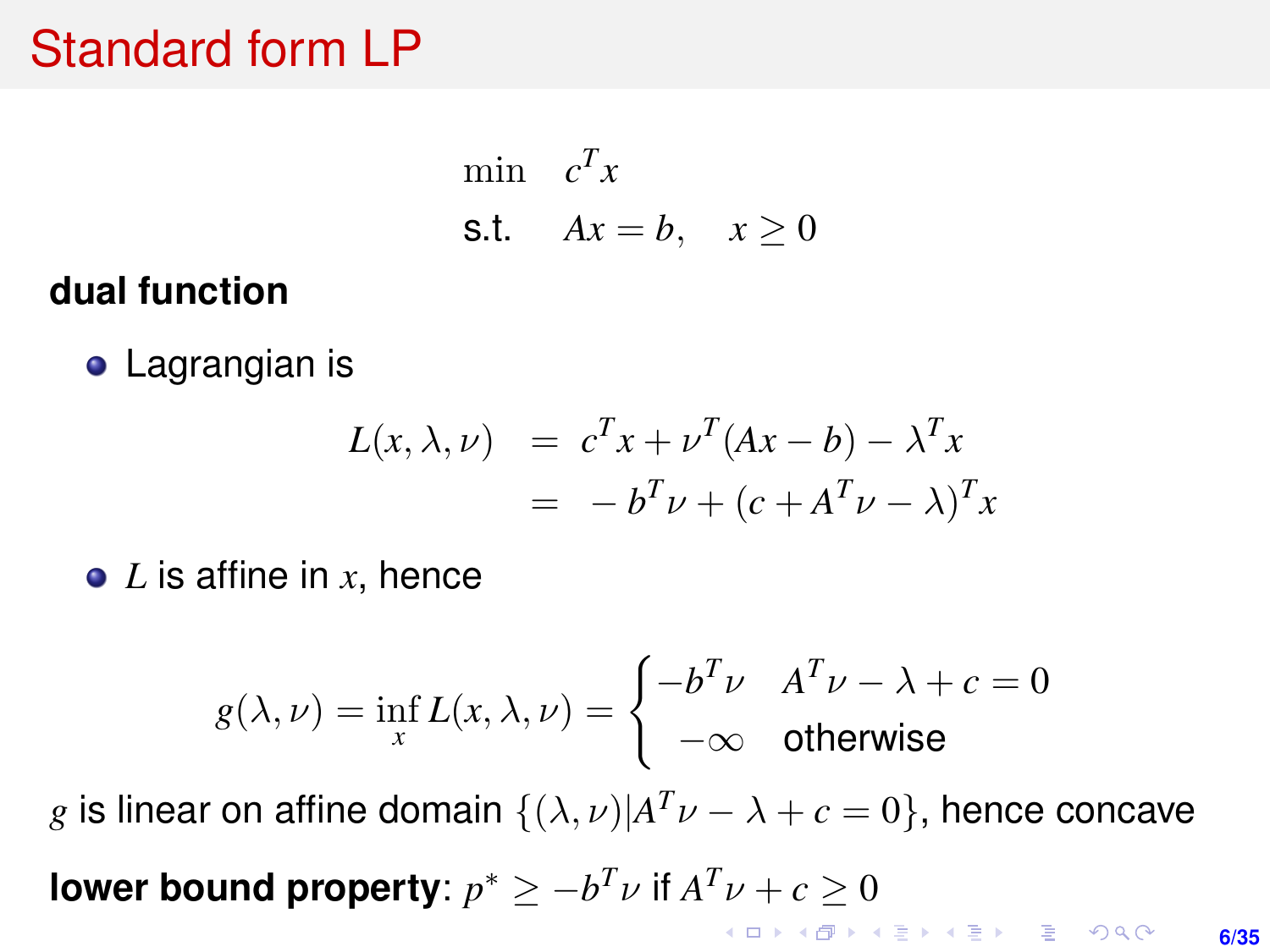# <span id="page-6-0"></span>Equality constrained norm minimization

min  $||x||$ s.t.  $Ax = b$ 

### **dual function**

$$
g(\nu) = \inf_{x} (\|x\| - \nu^T A x + b^T \nu) = \begin{cases} b^T \nu & \|A^T \nu\|_* \le 1\\ -\infty & \text{otherwise} \end{cases}
$$

where  $\|v\|_* = \sup_{\|u\| \leq 1} u^T v$  is dual norm of  $\|\cdot\|$ 

proof: follows from  $\inf_x (\|x\| - y^T x) = 0$  if  $\|y\|_* \le 1, -\infty$  otherwise

if  $||y||_* \le 1$ , then  $x - y^T x \ge 0$  for all *x*, with equality if  $x = 0$ 

• if 
$$
||y||_* > 1
$$
, choose  $x = tu$  where  $||u|| \le 1$ ,  $u^T y = ||y||_* > 1$ :

$$
||x|| - y^T x = t(||u|| - ||y||_*) \rightarrow -\infty \quad \text{as } t \rightarrow \infty
$$

**lower bound property**:  $p^* \geq b^T \nu$  if  $||A^T \nu||_* \leq 1$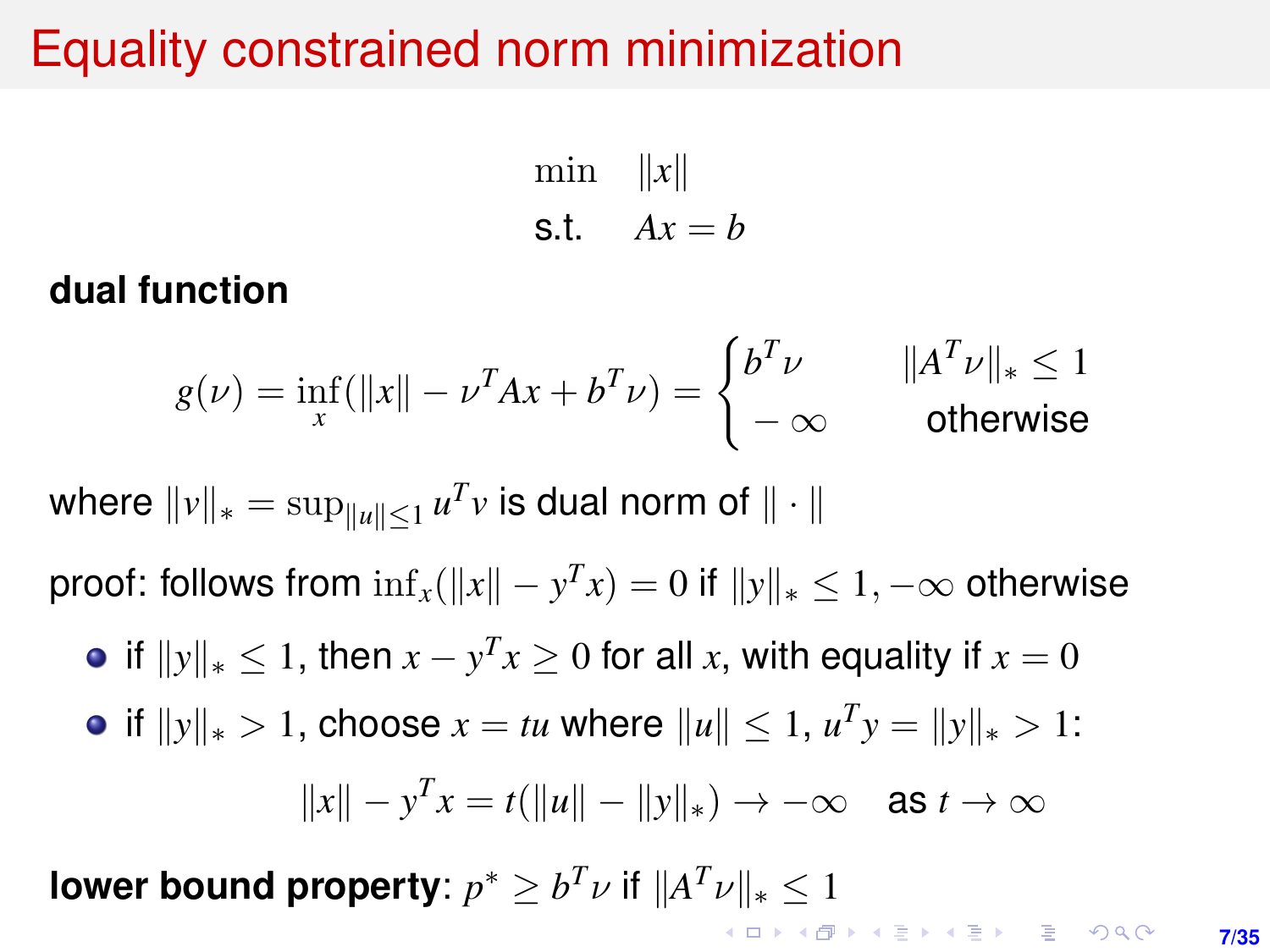# <span id="page-7-0"></span>Two-way partitioning

min 
$$
x^T W x
$$
  
\n**s.t.**  $x_i^2 = 1$ ,  $i = 1, ..., n$ 

- a nonconvex problem; feasible set contains 2 *<sup>n</sup>* discrete points
- interpretation: partition  $\{1, ..., n\}$  in two sets;  $W_{ii}$  is cost of assigning  $i, j$  to the same set;  $-W_{ii}$  is cost of assigning to different sets **dual function**

$$
g(\nu) = \inf_{x} (x^T W x + \sum_{i} \nu_i (x_i^2 - 1)) = \inf_{x} x^T (W + \text{diag}(\nu)) x - \mathbf{1}^T \nu
$$

$$
= \begin{cases} -\mathbf{1}^T \nu & W + \text{diag}(\nu) \succeq 0 \\ -\infty & \text{otherwise} \end{cases}
$$

**lower bound property:**  $p^* \ge -\mathbf{1}^T \nu$  if  $W + \text{diag}(\nu) \succeq 0$  $\mathsf{example}\colon \nu=-\lambda_{\min}(W)$  $\mathsf{example}\colon \nu=-\lambda_{\min}(W)$  $\mathsf{example}\colon \nu=-\lambda_{\min}(W)$  $\mathsf{example}\colon \nu=-\lambda_{\min}(W)$  $\mathsf{example}\colon \nu=-\lambda_{\min}(W)$  $\mathsf{example}\colon \nu=-\lambda_{\min}(W)$  $\mathsf{example}\colon \nu=-\lambda_{\min}(W)$  $\mathsf{example}\colon \nu=-\lambda_{\min}(W)$  $\mathsf{example}\colon \nu=-\lambda_{\min}(W)$  $\mathsf{example}\colon \nu=-\lambda_{\min}(W)$  $\mathsf{example}\colon \nu=-\lambda_{\min}(W)$  $\mathsf{example}\colon \nu=-\lambda_{\min}(W)$ 1 gives bound  $p^*\geq n\lambda_{\min}(W)$  $rac{1}{2}$ 

**8/35**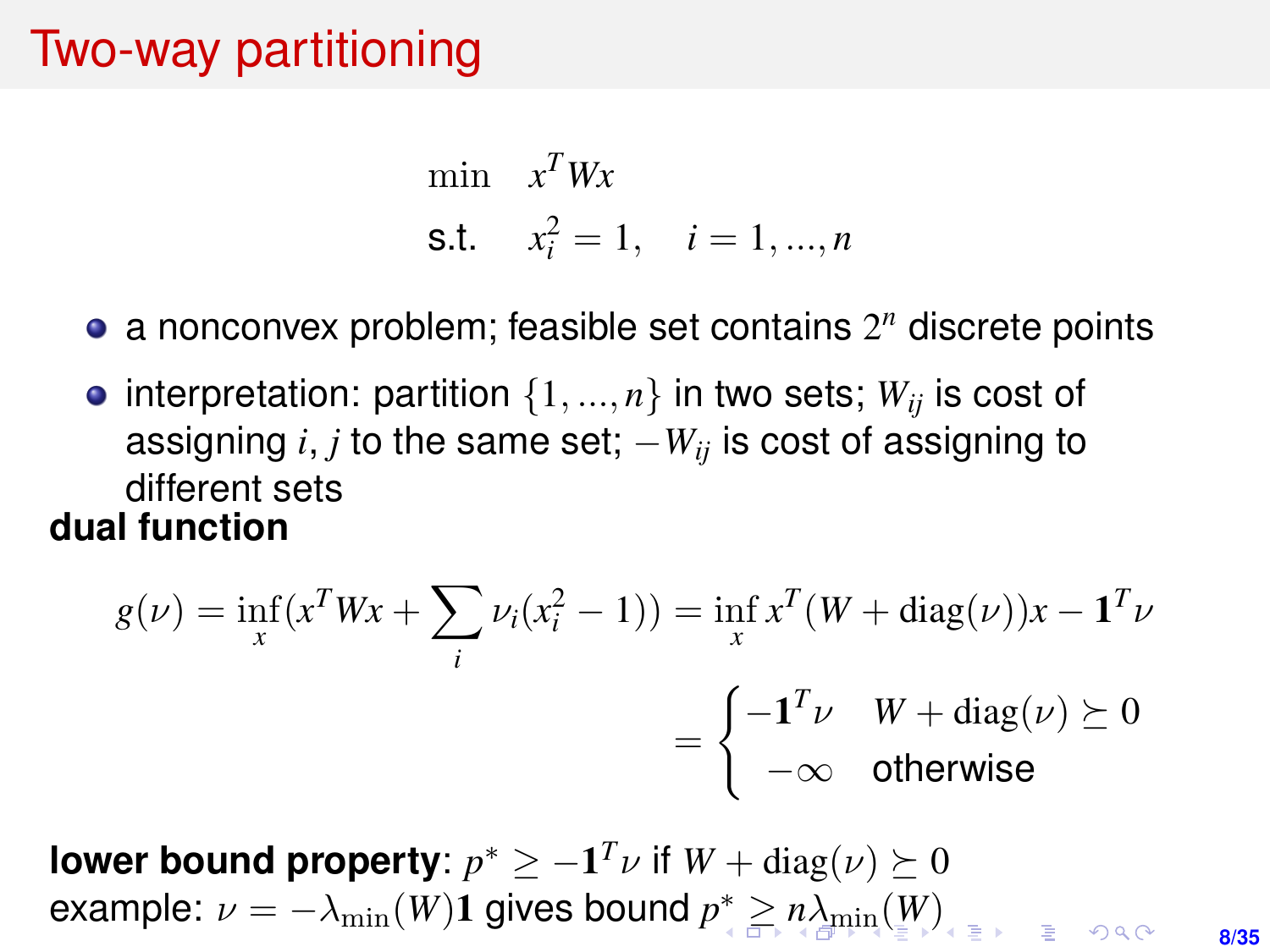## <span id="page-8-0"></span>Lagrange dual and conjugate function

$$
\begin{array}{ll}\text{min} & f_0(x) \\ \text{s.t.} & Ax \leq b, \quad Cx = d \end{array}
$$

### **dual function**

$$
g(\lambda, \nu) = \inf_{x \in \text{dom } f_0} (f_0(x) + (A^T \lambda + C^T \nu)^T x - b^T \lambda - d^T \nu)
$$
  
= 
$$
-f_0^*(-A^T \lambda - C^T \nu) - b^T \lambda - d^T \nu
$$

- recall definition of conjugate  $f^*(y) = \sup_{x \in \text{dom } f} (y^T x f(x))$
- $\bullet$  simplifies derivation of dual if conjugate of  $f_0$  is known

### **example: entropy maximization**

$$
f_0(x) = \sum_{i=1}^n x_i \log x_i, \qquad f_0^*(y) = \sum_{i=1}^n e^{y_i - 1}
$$

**KORKAR KERKER EL KORCH**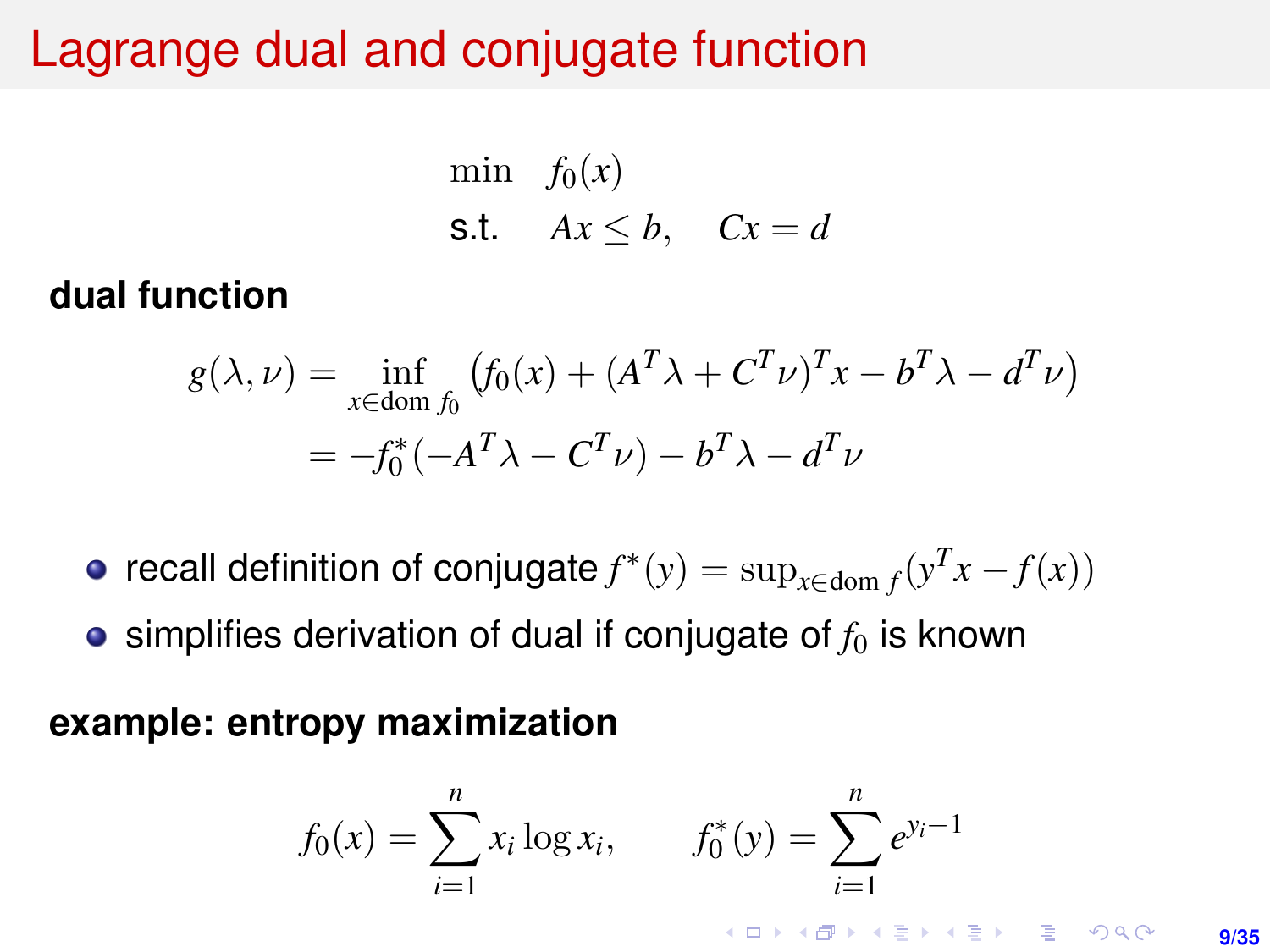# The dual problem

## **Lagrange dual problem**

max  $g(\lambda, \nu)$ s.t.  $\lambda > 0$ 

- finds best lower bound on  $p^*$ , obtained from Lagrange dual function
- a convex optimization problem; optimal value denoted *d* ∗
- $\lambda, \nu$  are dual feasible if  $\lambda > 0$ ,  $(\lambda, \nu) \in$  dom *g*
- **o** often simplified by making implicit constraint  $(\lambda, \nu) \in \text{dom } g$ explicit

**example**: standard form LP and its dual (page 5-5)

min  $c^T x$  $\max$  –  $b^T \nu$ s.t.  $A^T \nu + c \ge 0$ s.t.  $Ax = b$  $x > 0$ **KORKAR KERKER E VOOR 10/35**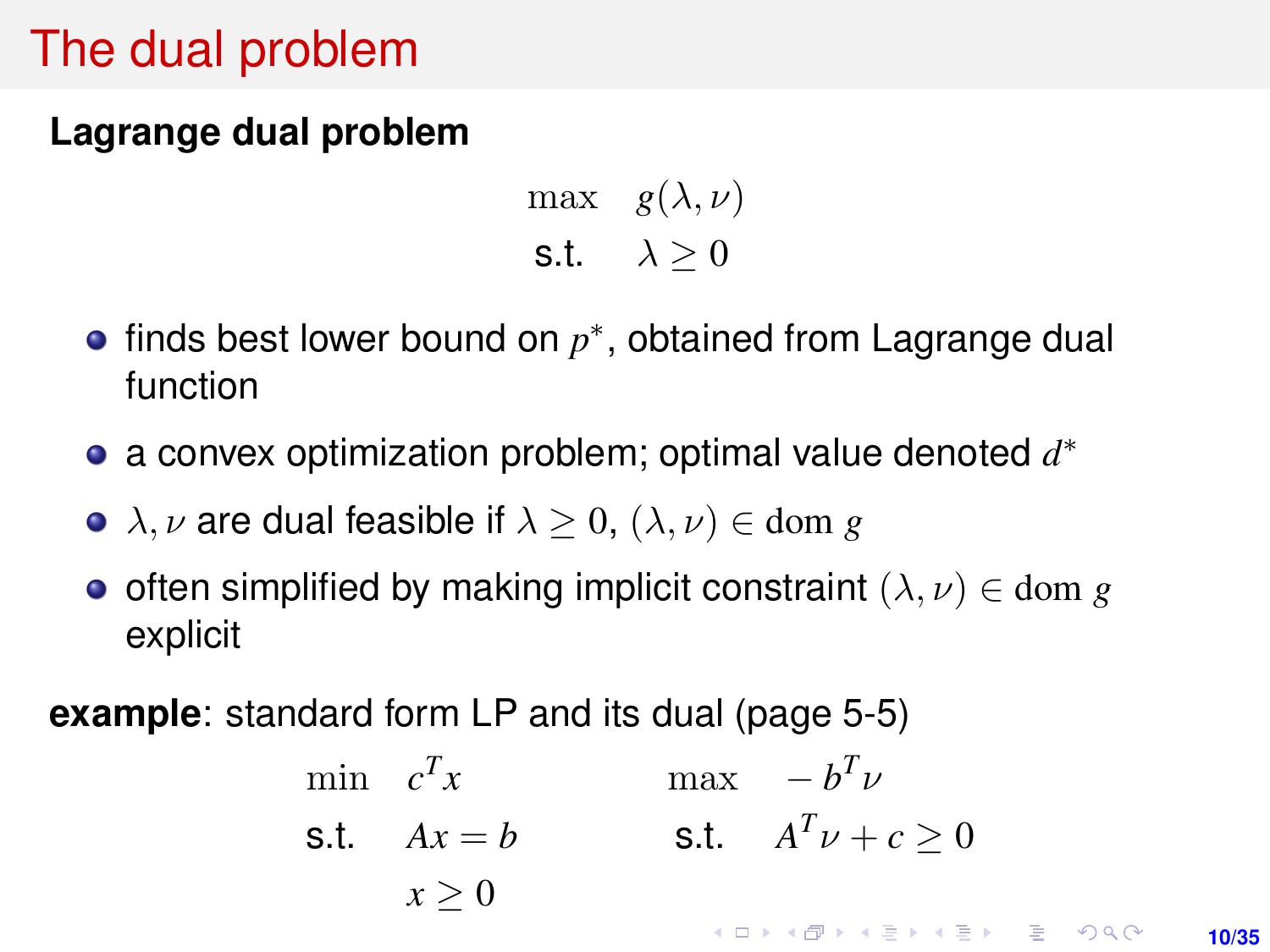# Weak and strong duality

# weak duality:  $d^* \leq p^*$

- always holds (for convex and nonconvex problems)
- **•** can be used to find nontrivial lower bounds for difficult problems for example, solving the SDP

$$
\begin{array}{ll}\n\max & -\mathbf{1}^T \nu\\ \n\text{s.t.} & W + \text{diag}(\nu) \succeq 0\n\end{array}
$$

gives a lower bound for the two-way partitioning problem on page 5-7

strong duality:  $d^* = p^*$ 

- does not hold in general
- (usually) holds for convex problems
- conditions that guarantee strong duality in convex problems are called **constraint qualificationsKORKAR KERKER E DAG 11/35**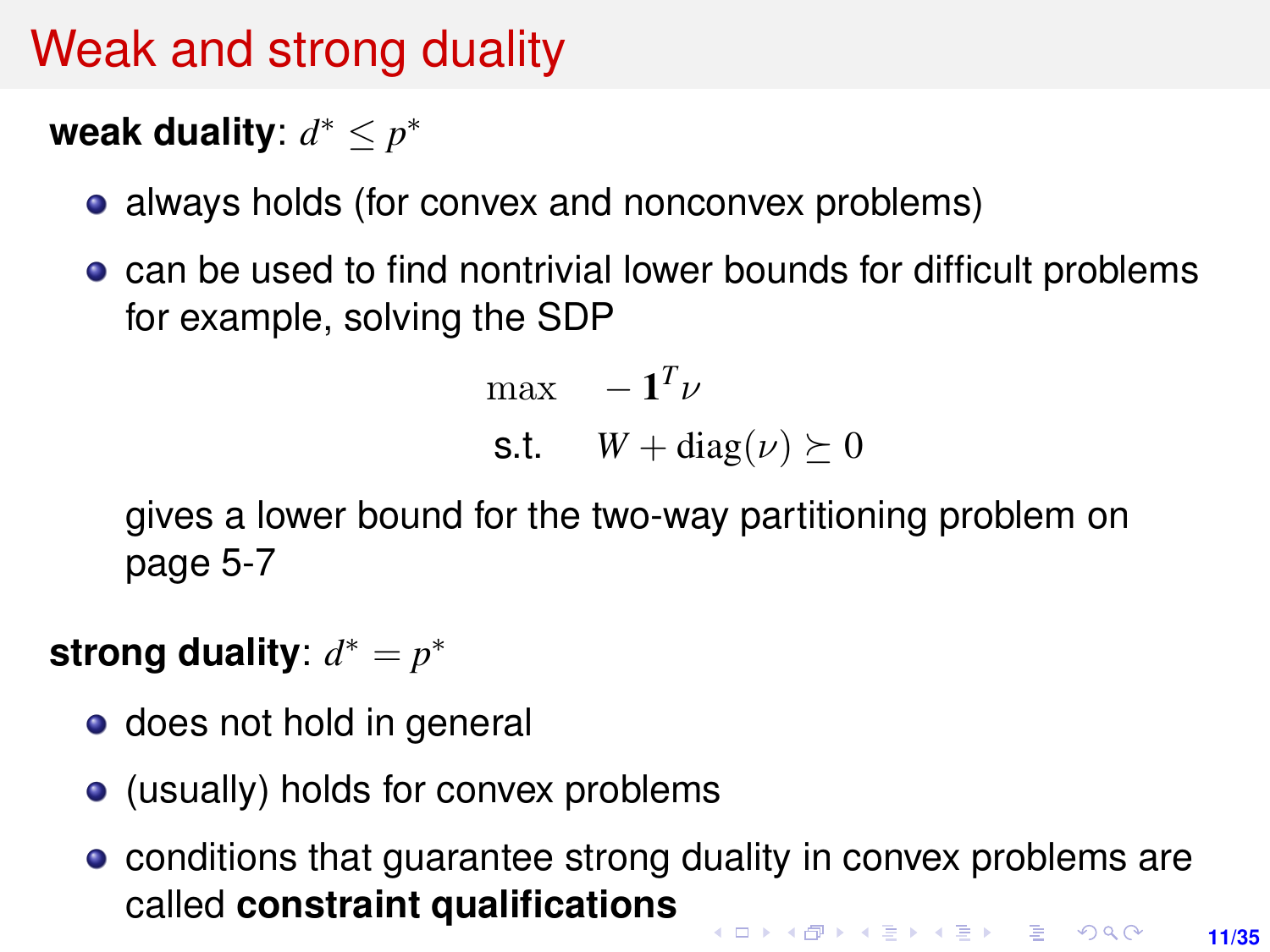# Slater's constraint qualification

strong duality holds for a convex problem

min 
$$
f_0(x)
$$
  
\n**s.t.**  $f_i(x) \le 0$ ,  $i = 1, ..., m$   
\n $Ax = b$ 

if it is strictly feasible, *i*.*e*.,

$$
\exists x \in \text{int } \mathcal{D} : \qquad f_i(x) < 0, \quad i = 1, \dots, m, \quad Ax = b
$$

- also guarantees that the dual optimum is attained (if  $p^* > -\infty$  )
- can be sharpened: *e*.*g*., can replace int D with relint D (interior relative to affine hull); linear inequalities do not need to hold with strict inequality,...
- there exist many other types of constraint qualifications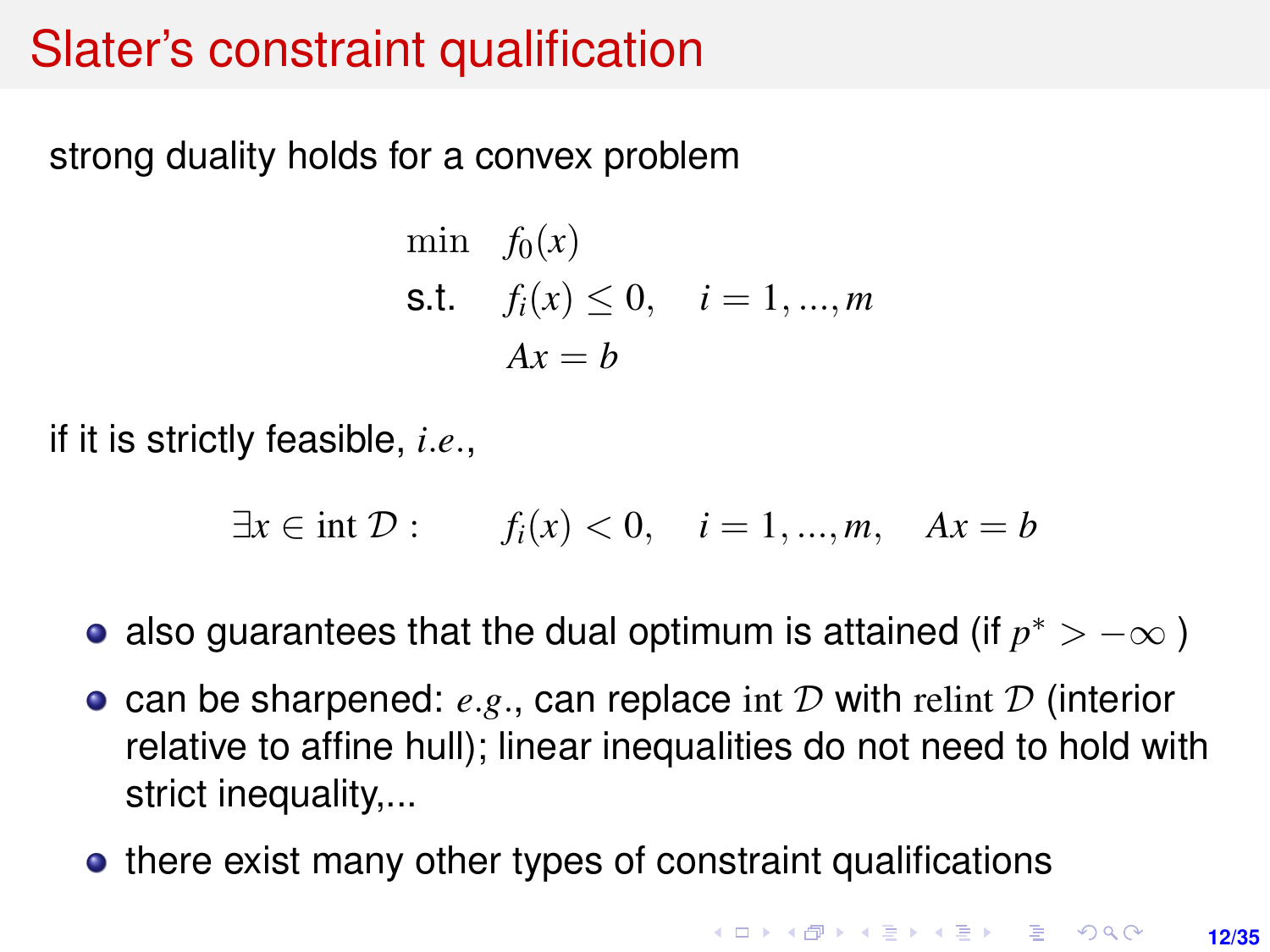# Inequality form LP

### **primal problem**

min  $c^T x$ s.t.  $Ax \leq b$ 

### **dual function**

$$
g(\lambda) = \inf_{x} ((c + A^{T} \lambda)^{T} x - b^{T} \lambda) = \begin{cases} -b^{T} \lambda & A^{T} \lambda + c = 0\\ -\infty & \text{otherwise} \end{cases}
$$

#### **dual problem**

$$
\begin{aligned}\n\max & -b^T \lambda \\
\text{s.t.} & A^T \lambda + c = 0, \quad \lambda \ge 0\n\end{aligned}
$$

from Slater's condition:  $p^* = d^*$  if  $A\tilde{x} < b$  for some  $\tilde{x}$ in fact,  $p^* = d^*$  except when primal and dual are infeasible **KORKARK A BIK BIKA A GA A GA A GA A BIKA A BIKA A BIKA A BIKA A BIKA A BIKA A BIKA A BIKA A BIKA A BIKA A BIKA**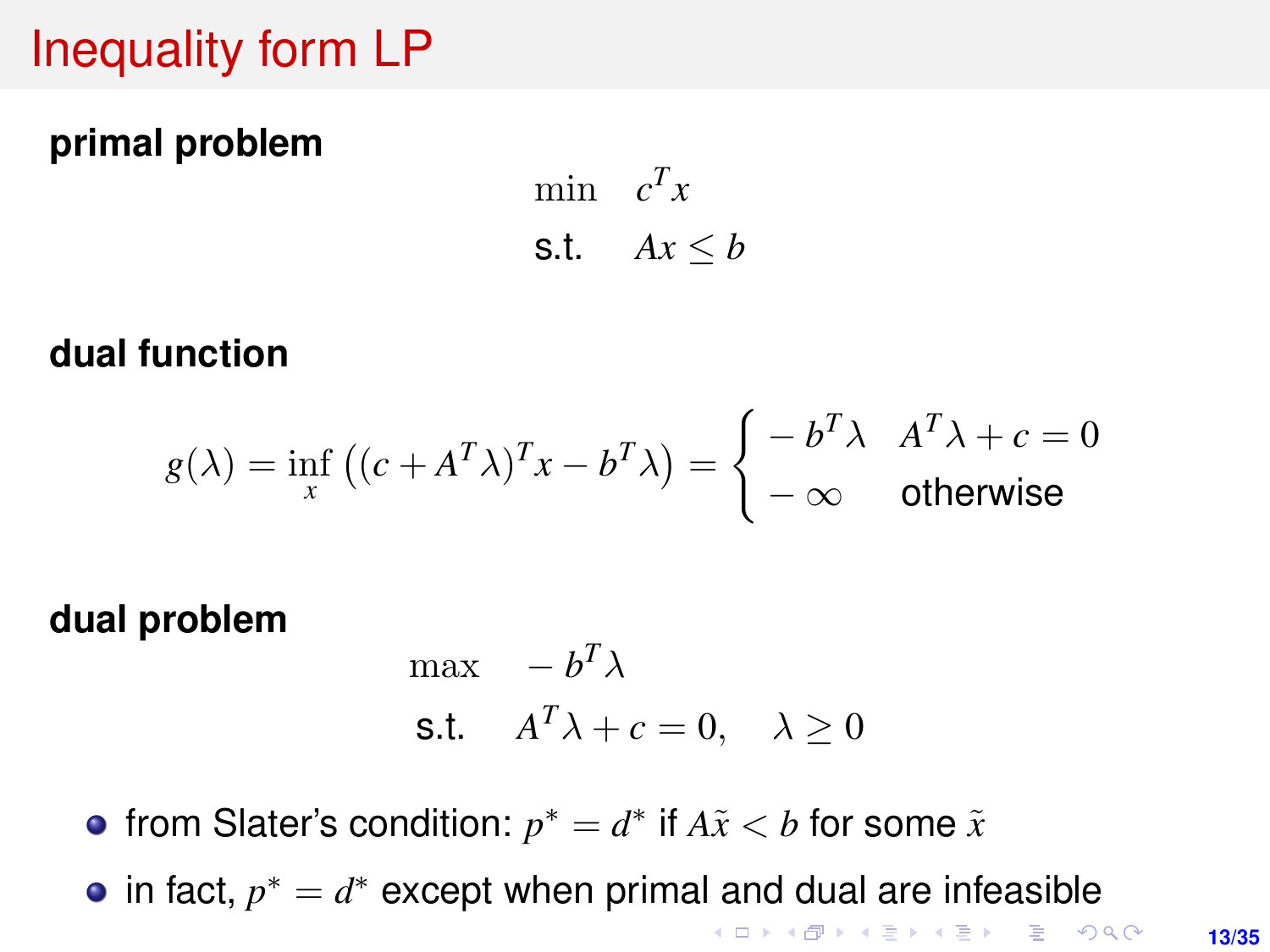# <span id="page-13-0"></span>Quadratic program

# $\mathsf{primal} \ \mathsf{problem} \ (\mathsf{assume} \ P \in \mathbb{S}^n_{++})$

min  $x^T P x$ s.t.  $Ax \leq b$ 

#### **dual function**

$$
g(\lambda) = \inf_{x} (x^T P x + \lambda^T (Ax - b)) = -\frac{1}{4} \lambda^T A P^{-1} A^T \lambda - b^T \lambda
$$

#### **dual problem**

$$
\max - (1/4)\lambda^T A P^{-1} A^T \lambda - b^T \lambda
$$
  
s.t.  $\lambda \ge 0$ 

from Slater's condition:  $p^* = d^*$  if  $A\tilde{x} < b$  for some  $\tilde{x}$ 

• in fact, 
$$
p^* = d^*
$$
 always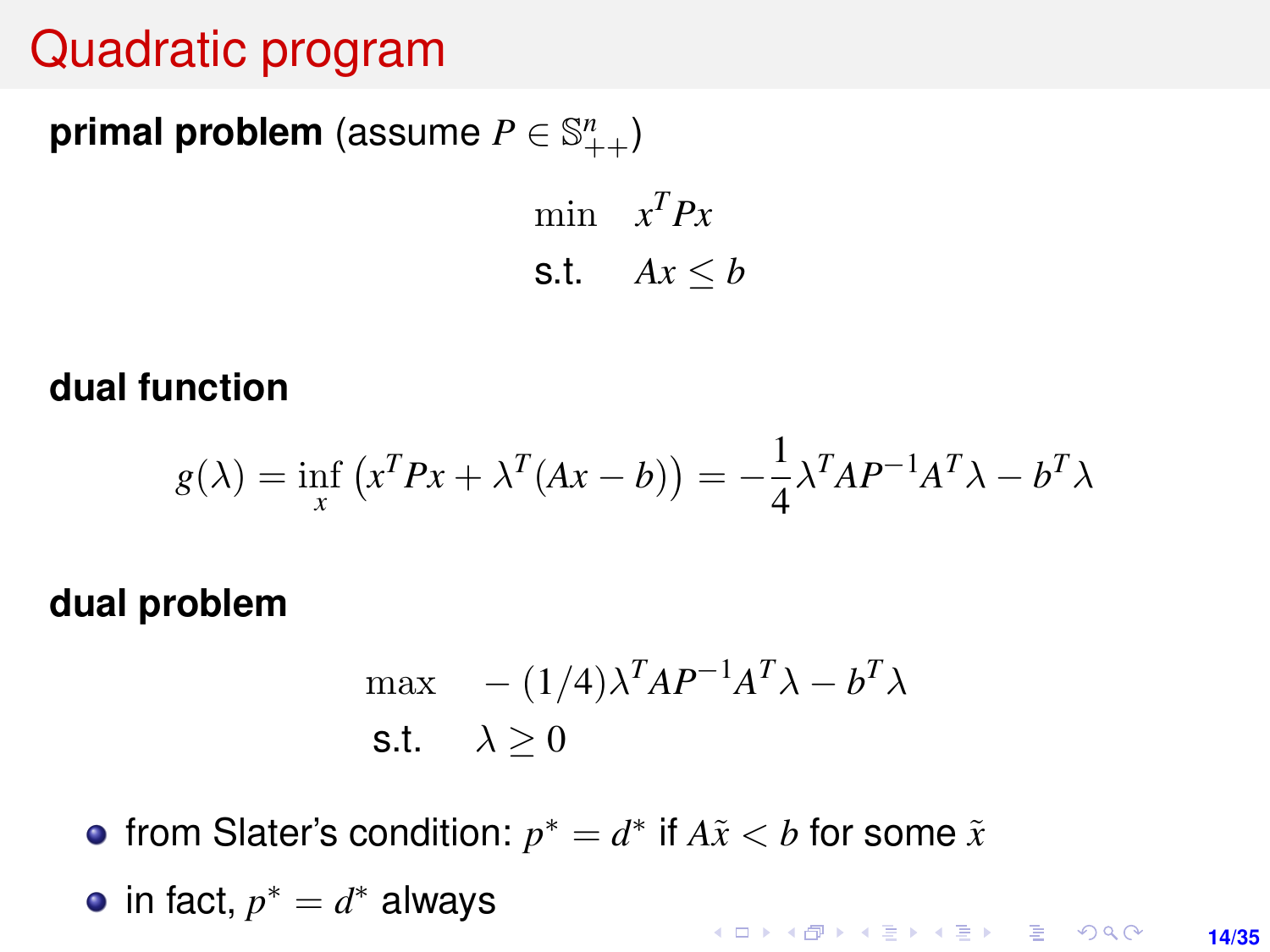## <span id="page-14-0"></span>A nonconvex problem with strong duality

$$
\begin{aligned}\n\min \quad & x^T A x + 2b^T x \\
\text{s.t.} \quad & x^T x \le 1\n\end{aligned}
$$

 $A \not\succeq 0$ , hence nonconvex

**dual function**:  $g(\lambda) = \inf_x(x^T(A + \lambda I)x + 2b^T x - \lambda)$ 

- unbounded below if  $A + \lambda I \not\geq 0$  or if  $A + \lambda I \succeq 0$  and  $b \notin \mathcal{R}(A + \lambda I)$
- minimized by  $x = -(A + \lambda I)^{\dagger}b$  otherwise:  $g(\lambda) = -b^T(A + \lambda I)^{\dagger}b \lambda$

**dual problem** and equivalent SDP:

$$
\begin{array}{ll}\n\max & -b^T (A + \lambda I)^{\dagger} b - \lambda & \max & -t - \lambda \\
\text{s.t.} & A + \lambda I \succeq 0 & \text{s.t.} \quad \begin{bmatrix} A + \lambda I & b \\ b^T & t \end{bmatrix} \succeq 0\n\end{array}
$$

**15/35** strong duality although primal problem i[s n](#page-13-0)[ot](#page-34-0)[co](#page-14-0)[n](#page-15-0)[ve](#page-0-0)[x](#page-34-0) [\(n](#page-0-0)ot [ea](#page-0-0)[sy](#page-34-0) to show)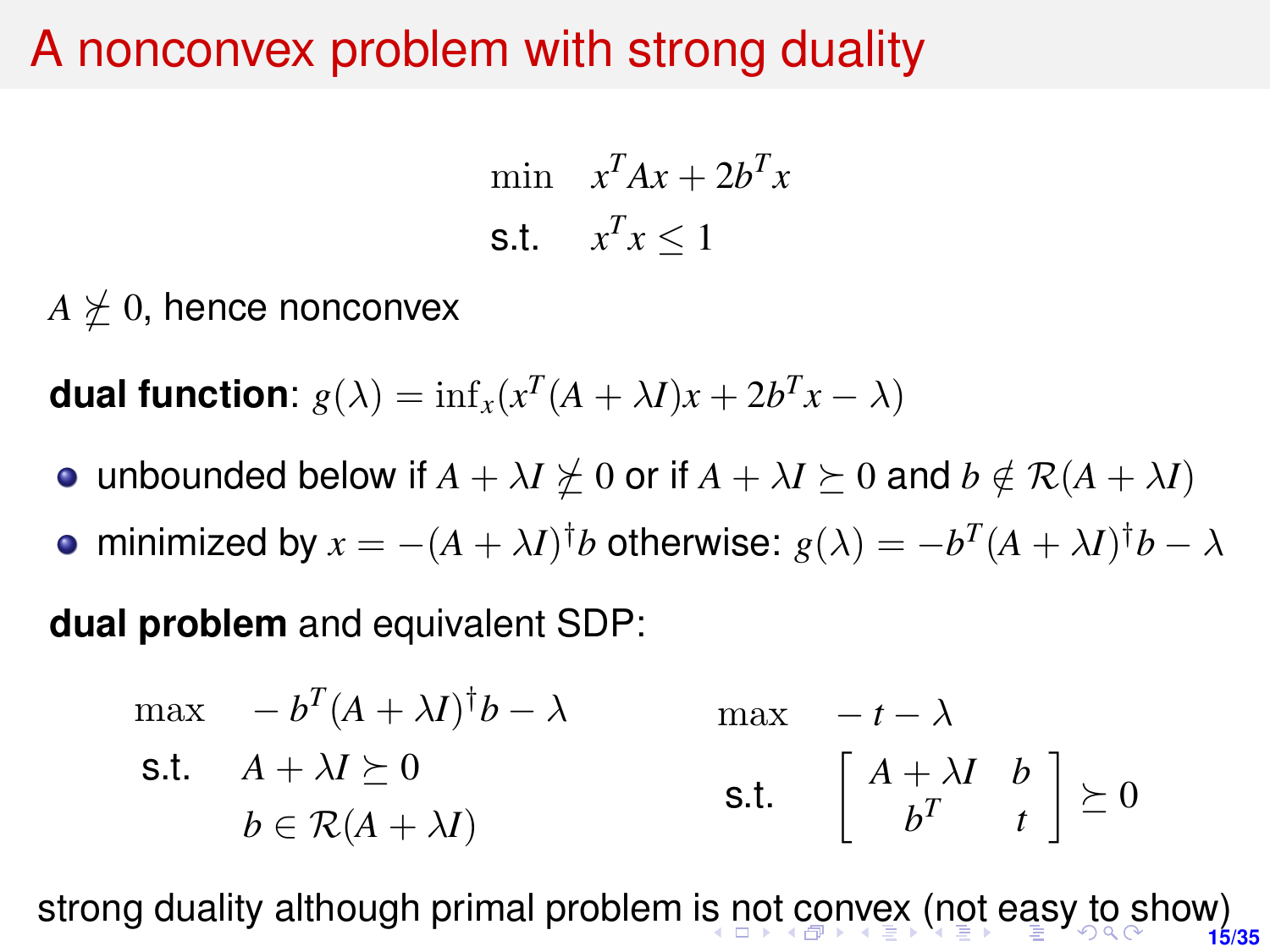#### <span id="page-15-0"></span>Geometric interpretation  $G(x)$

for simplicity, consider problem with one constraint  $f_1(x) \leq 0$ 

interpretation of dual function:

 $g(\lambda) = \inf_{(u,t) \in \mathcal{G}} (t + \lambda u),$  where  $\mathcal{G} = \{ (f_1(x), f_0(x)) | x \in \mathcal{D} \}$ 



 $\lambda u + t = g(\lambda)$  is (non-vertical) supporting hyperplane to G

hyperplane intersects *t*-axis at  $t = g(\lambda)$  $t = g(\lambda)$  $t = g(\lambda)$  $t = g(\lambda)$ 

**16/35**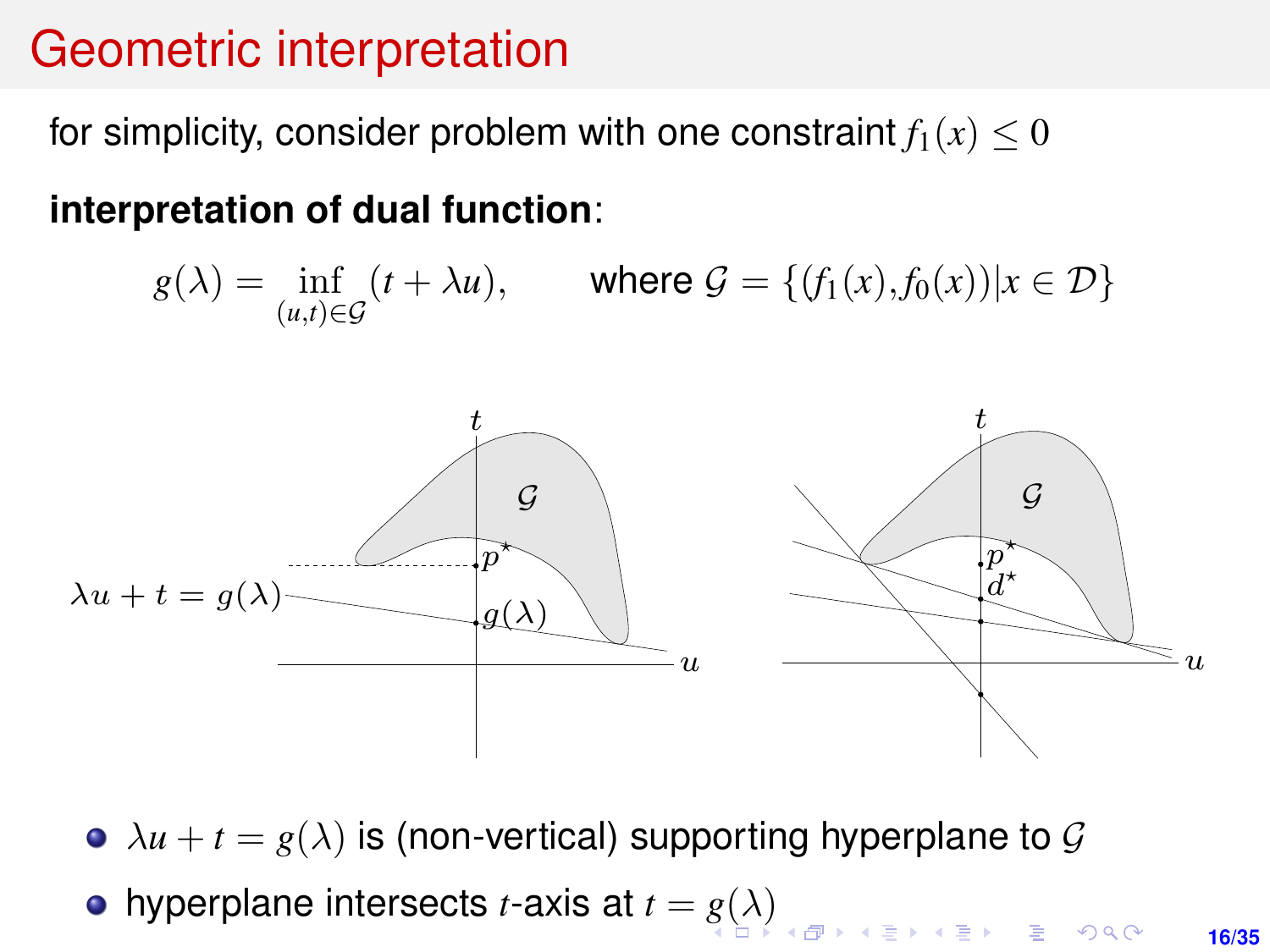<span id="page-16-0"></span> $\mathsf{epigraph}$  variation: same interpretation if  $\mathcal G$  is replaced with  $\mathcal{A} = \{(u, t) | f_1(x) \leq u, f_0(x) \leq t \text{ for some } x \in \mathcal{D}\}$ 



# strong duality **strong duality**

- holds if there is a non-vertical supporting hyperplane to  ${\mathcal A}$  at  $(0,p^*)$
- for convex problem,  ${\cal A}$  is convex, hence has supp. hyperplane at  $(0, \stackrel{*}{\phantom{}_{\sim}})$ • Slater's condition: if there exist (˜u,t˜) ∈ A with u <˜ <sup>0</sup>, then supporting  $(0, p^*)$
- Slater's condition: if there exist  $(\tilde{u}, \tilde{t}) \in A$  with  $\tilde{u} < 0$ , then supporting hyperpl[a](#page-15-0)nes at  $(0, p^*)$  must be non-[ve](#page-15-0)r[tic](#page-17-0)a[l](#page-16-0) KERKER E DAG **17/35**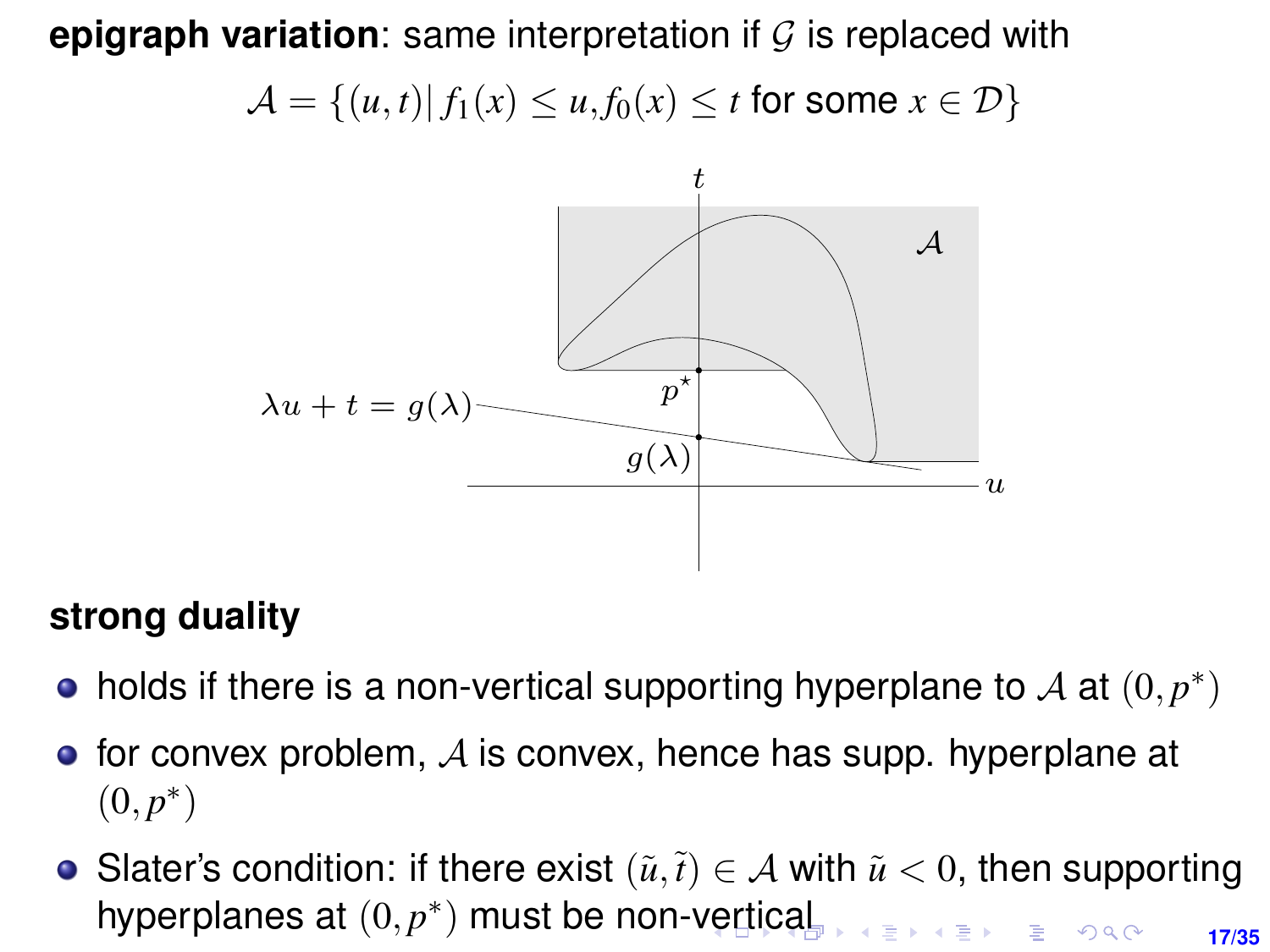## <span id="page-17-0"></span>Complementary slackness

assume strong duality holds,  $x^*$  is primal optimal,  $(\lambda^*, \nu^*)$  is dual optimal

$$
f_0(x^*) = g(\lambda^*, \nu^*) = \inf_{x} \left( f_0(x) + \sum_{i=1}^m \lambda_i^* f_i(x) + \sum_{i=1}^p \nu_i^* h_i(x) \right)
$$
  

$$
\leq f_0(x^*) + \sum_{i=1}^m \lambda_i^* f_i(x^*) + \sum_{i=1}^p \nu_i^* h_i(x^*)
$$
  

$$
\leq f_0(x^*)
$$

hence, the two inequalities hold with equality

• 
$$
x^*
$$
 minimizes  $L(x, \lambda^*, \nu^*)$ 

 $\lambda_i^* f_i(x^*) = 0$  for  $i = 1, ..., m$  (known as complementary slackness):

$$
\lambda_i^* > 0 \Longrightarrow f_i(x^*) = 0, \qquad f_i(x^*) < 0 \Longrightarrow \lambda_i^* = 0
$$

**K ロ X (日) X 제공 X 제공 X 기공 및 X X 이익(N) 18/35**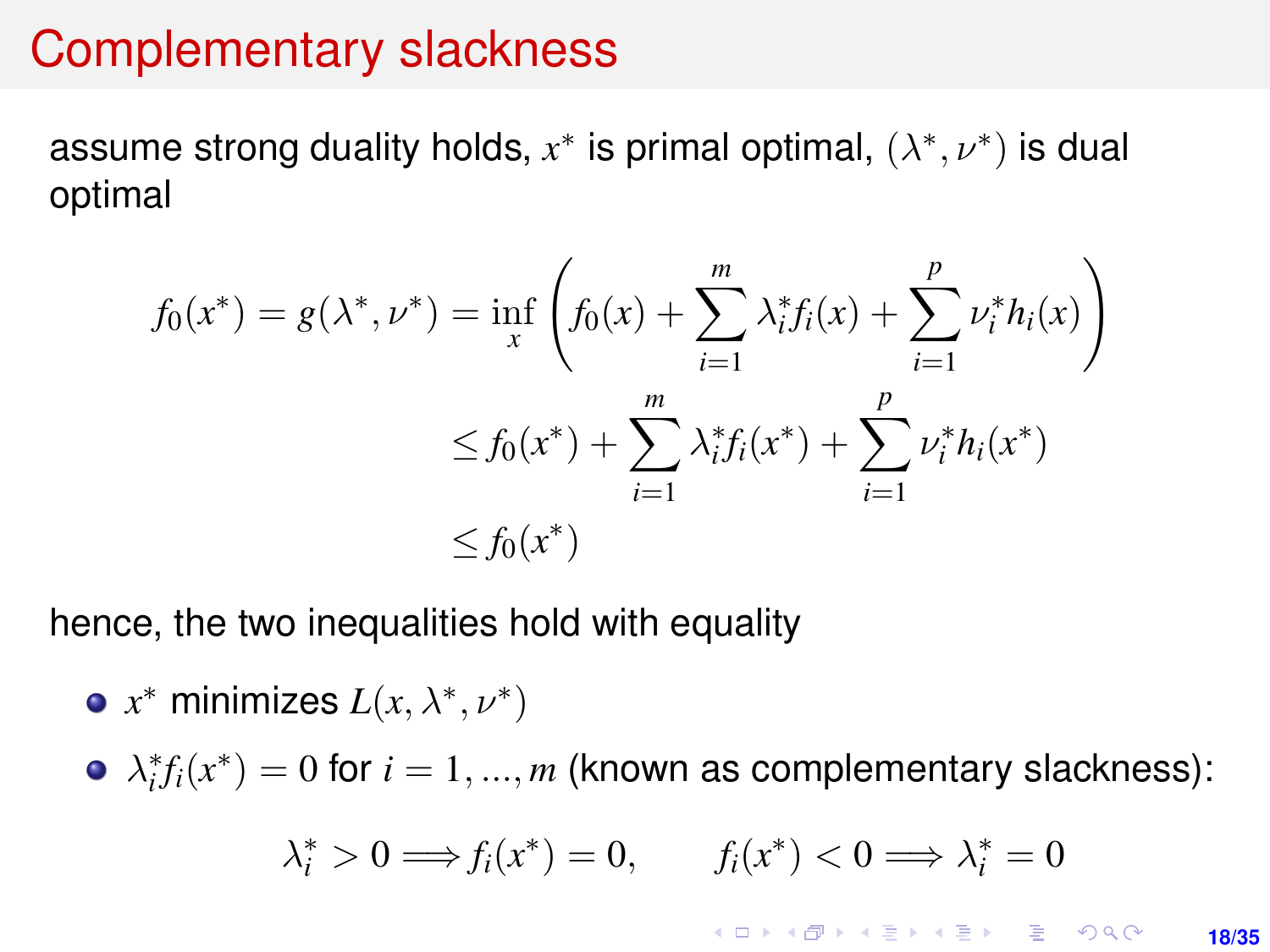## Karush-Kuhn-Tucker (KKT) conditions

the following four conditions are called KKT conditions (for a problem with differentiable  $f_i$ ,  $h_i$ ):

- 1 primal constraints:  $f_i(x) \le 0, i = 1, ..., m, h_i(x) = 0, i = 1, ..., p$
- 2 dual constraints:  $\lambda > 0$
- $\bullet$  complementary slackness:  $\lambda_i f_i(x) = 0, i = 1, ..., m$
- <sup>4</sup> gradient of Lagrangian with respect to *x* vanishes:

$$
\nabla f_0(x) + \sum_{i=1}^m \lambda_i \nabla f_i(x) + \sum_{i=1}^p \nu_i \nabla h_i(x) = 0
$$

from page 5-17: if strong duality holds and  $x, \lambda, \nu$  are optimal, then they must satisfy the KKT conditions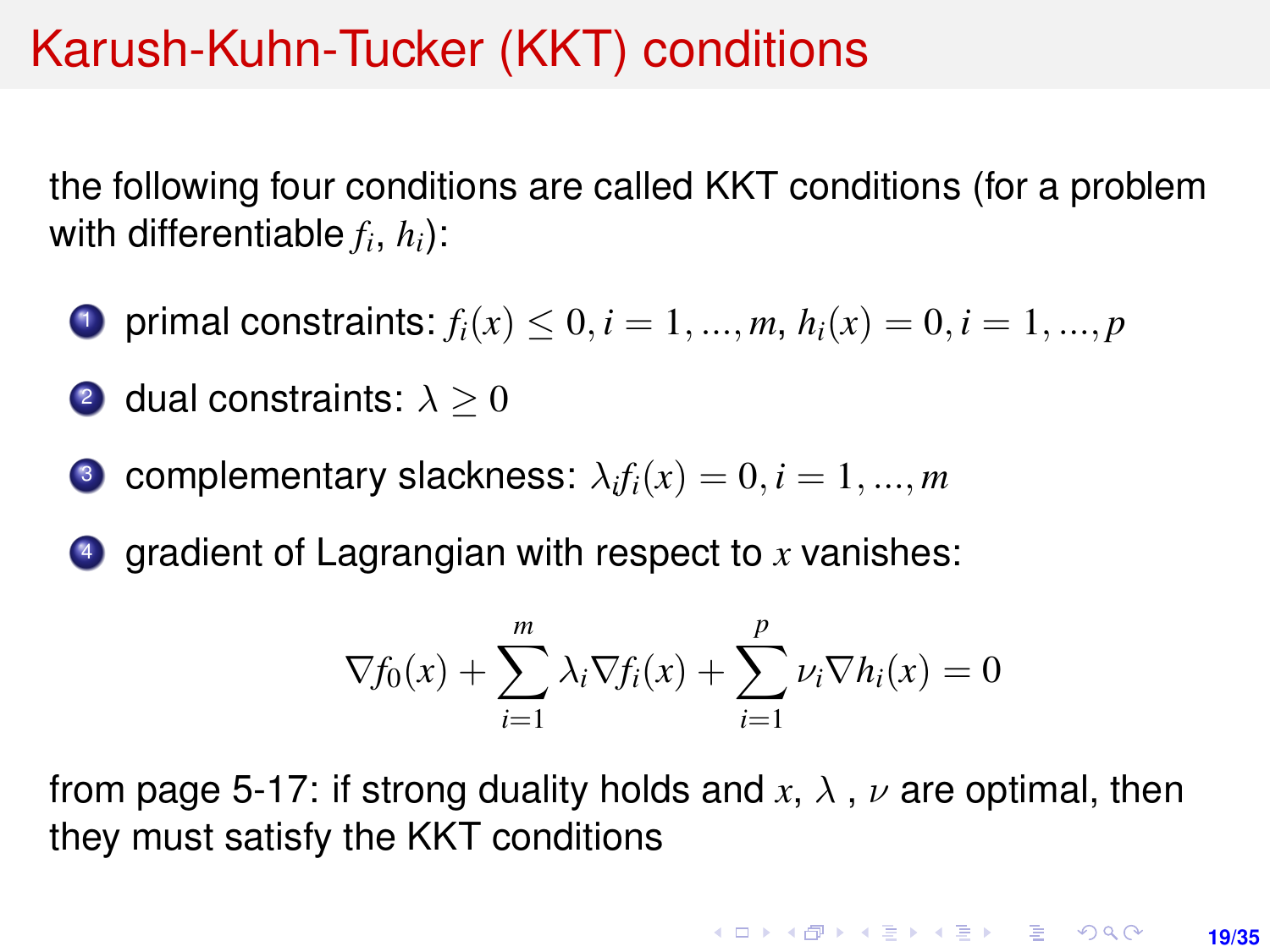## <span id="page-19-0"></span>KKT conditions for convex problem

if  $\tilde{x}$ ,  $\tilde{\lambda}$ ,  $\tilde{\nu}$  satisfy KKT for a convex problem, then they are optimal:

• from complementary slackness:  $f_0(\tilde{x}) = L(\tilde{x}, \tilde{\lambda}, \tilde{\nu})$ 

• from 4th condition (and convexity):  $g(\tilde{\lambda}, \tilde{\nu}) = L(\tilde{x}, \tilde{\lambda}, \tilde{\nu})$ hence,  $f_0(\tilde{x}) = g(\tilde{\lambda}, \tilde{\nu})$ 

### if **Slater's condition** is satisfied:

*x* is optimal if and only if there exist  $\lambda$ ,  $\nu$  that satisfy KKT conditions

- **•** recall that Slater implies strong duality, and dual optimum is attained
- **e** generalizes optimality condition  $\nabla f_0(x) = 0$  for unconstrained problem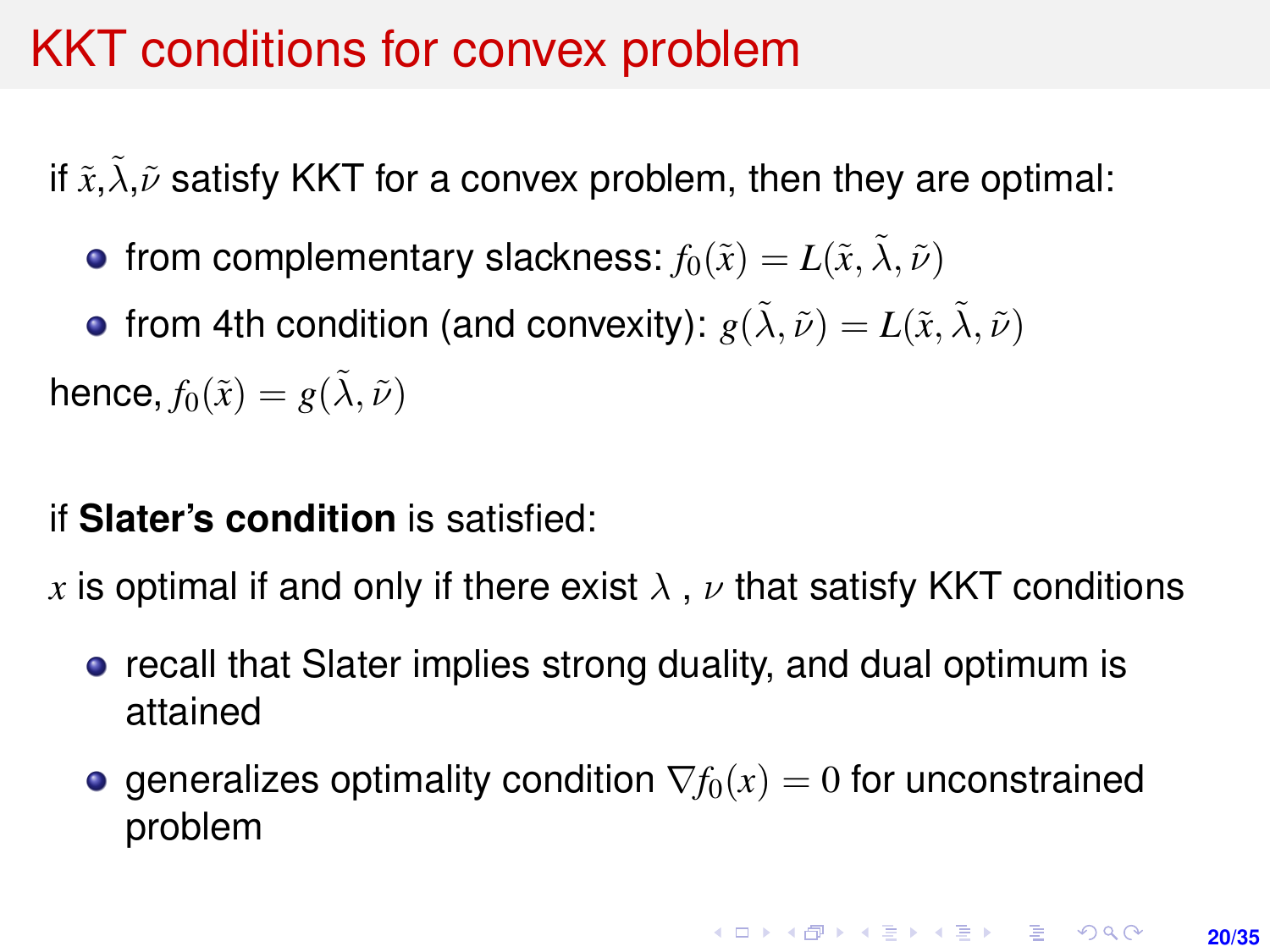<span id="page-20-0"></span>**example:water-filling** (assume  $\alpha_i > 0$ )

$$
\begin{aligned}\n\min \quad & -\sum_{i=1}^{n} \log(x_i + \alpha_i) \\
\text{s.t.} \quad & x \ge 0, \quad \mathbf{1}^T x = 1\n\end{aligned}
$$

*x* is optimal iff  $x \geq 0$ ,  $\mathbf{1}^T x = 1$ , and there exist  $\lambda \in \mathbb{R}^n$ ,  $\nu \in \mathbb{R}$  such that

$$
\lambda \ge 0
$$
,  $\lambda_i x_i = 0$ ,  $\frac{1}{x_i + \alpha_i} + \lambda_i = \nu$ 

• if 
$$
\nu < 1/\alpha_i
$$
:  $\lambda_i = 0$  and  $x_i = 1/\nu - \alpha_i$ 

• if 
$$
\nu \ge 1/\alpha_i : \lambda_i = \nu - 1/\alpha_i
$$
 and  $x_i = 0$ 

**•** determine  $\nu$  from  $\mathbf{1}^T x = \sum_{i=1}^n \max\{0, 1/\nu - \alpha_i\} = 1$ 



#### **interpretation**

- $\bullet$  *n* patches; level of patch *i* is at height  $\alpha_i$
- flood area with unit amount of water
- resulti[ng](#page-19-0) l[e](#page-21-0)[v](#page-19-0)[el](#page-20-0) [is](#page-21-0)  $1/\nu^*$  $1/\nu^*$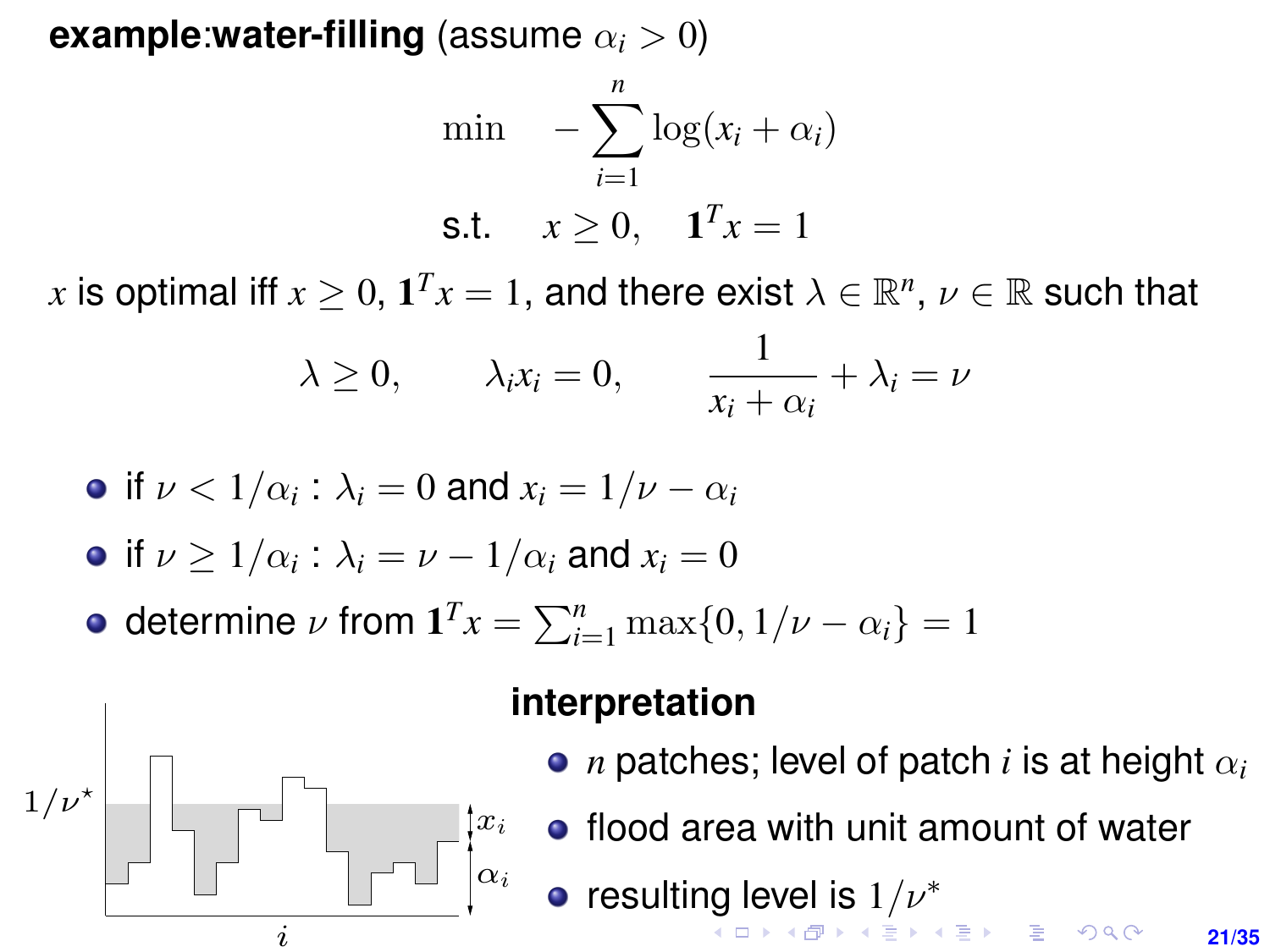# <span id="page-21-0"></span>Perturbation and sensitivity analysis

## **(unperturbed) optimization problem and its dual**

$$
\begin{aligned}\n\min \quad & f_0(x) & \max \quad & g(\lambda, \nu) \\
\text{s.t.} \quad & f_i(x) \le 0, \quad i = 1, \dots, m & \text{s.t.} \quad & \lambda \ge 0 \\
& h_i(x) = 0, \quad i = 1, \dots, p\n\end{aligned}
$$

### **perturbed problem and its dual**

- min  $f_0(x)$ s.t.  $f_i(x) \leq u_i, \quad i = 1, ..., m$  $h_i(x) = v_i, \quad i = 1, ..., p$ max  $g(\lambda, \nu) - u^T \lambda - v^T \nu$ s.t.  $\lambda > 0$
- *x* is primal variable; *u*, *v* are parameters
- $p^*(u, v)$  is optimal value as a function of  $u, v$
- **22/35** we are interested in information about  $p^*(u, v)$  that we can obtain from the solution of the unperturb[ed](#page-20-0) [pr](#page-22-0)[o](#page-20-0)[bl](#page-21-0)[e](#page-22-0)[m](#page-0-0) [an](#page-34-0)[d](#page-0-0) [its](#page-34-0) [d](#page-0-0)[ua](#page-34-0)l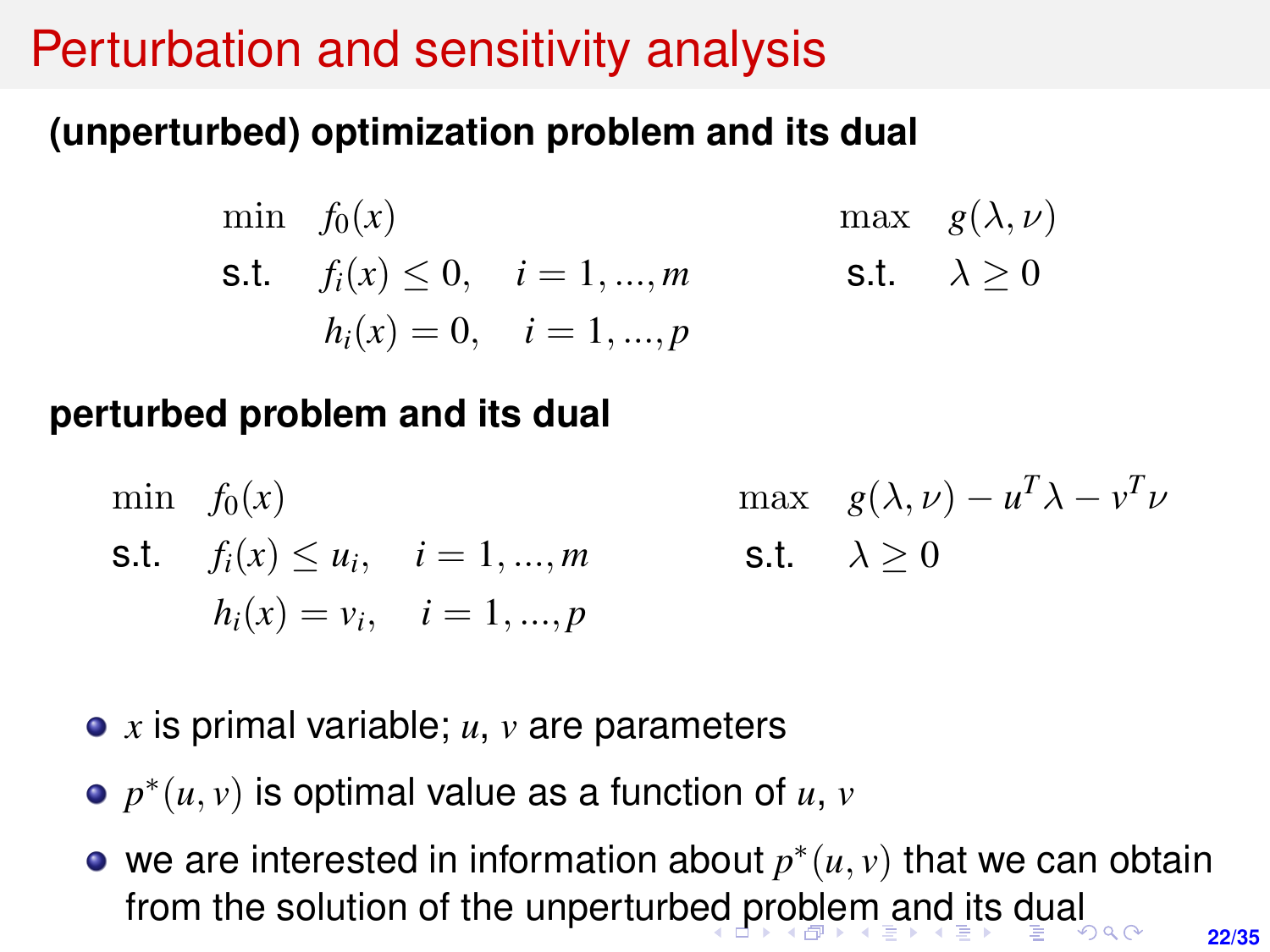### <span id="page-22-0"></span>**global sensitivity result**

assume strong duality holds for unperturbed problem, and that  $\lambda^*,\,\nu^*$ are dual optimal for unperturbed problem

apply weak duality to perturbed problem:

$$
p^*(u, v) \ge g(\lambda^*, \nu^*) - u^T \lambda^* - v^T \nu^*
$$
  
=  $p^*(0, 0) - u^T \lambda^* - v^T \nu^*$ 

#### **sensitivity interpretation**

- if  $\lambda^*$  large:  $p^*$  increases greatly if we tighten constraint  $i$  ( $u_i < 0$ )
- if λ <sup>∗</sup> small: *p* <sup>∗</sup> does not decrease much if we loosen constraint *i*  $(u_i > 0)$
- if  $\nu^*$  large and positive:  $p^*$  increases greatly if we take  $v_i < 0$ ; if  $\nu^*$  large and negative:  $p^*$  increases greatly if we take  $v_i > 0$
- **23/35** if  $\nu^*$  small and positive:  $p^*$  does not decrease much if we take  $v_i > 0$ ; if  $\nu^*$  small and n[e](#page-21-0)g[a](#page-22-0)tive:  $p^*$  does not [de](#page-21-0)[cr](#page-23-0)ea[s](#page-23-0)[e](#page-0-0) [mu](#page-34-0)[ch](#page-0-0) [if](#page-34-0) [w](#page-0-0)[e t](#page-34-0)ake  $v_i < 0$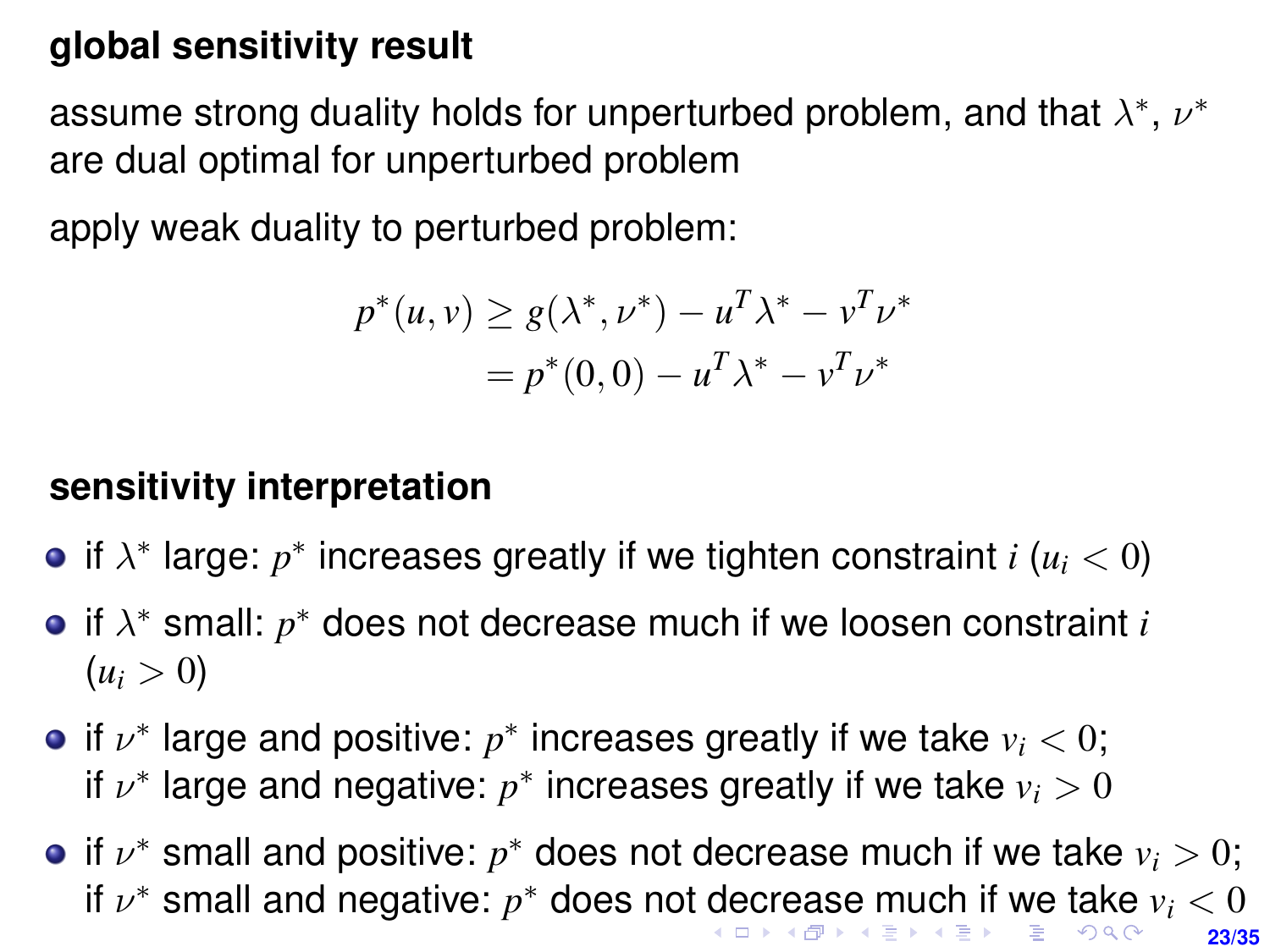<span id="page-23-0"></span>**local sensitivity**: if (in addition)  $p^*(u, v)$  is differentiable at  $(0, 0)$ , then

$$
\lambda_i^* = -\frac{\partial p^*(0,0)}{\partial u_i}, \qquad \nu_i^* = -\frac{\partial p^*(0,0)}{\partial \nu_i}
$$

proof (for  $\lambda_i^*$ ): from global sensitivity result, or  $\lambda_i^*$ ): from global sensiti ∂v<sup>i</sup>

$$
\frac{\partial p^*(0,0)}{\partial u_i} = \lim_{t \searrow 0} \frac{p^*(te_i,0) - p^*(0,0)}{t} \ge -\lambda_i^*
$$

$$
\frac{\partial p^*(0,0)}{\partial u_i} = \lim_{t \nearrow 0} \frac{p^*(te_i,0) - p^*(0,0)}{t} \le -\lambda_i^*
$$

hence, equality

 $p^*(u)$  for a problem with one (inequality) constraint:

$$
u = 0
$$
\n
$$
p^*(0) - \lambda_0^* u
$$
\n
$$
p^*(0) - \lambda_1^* u
$$
\n
$$
v = 1
$$
\n
$$
24/35
$$
\n
$$
24/35
$$
\n
$$
24/35
$$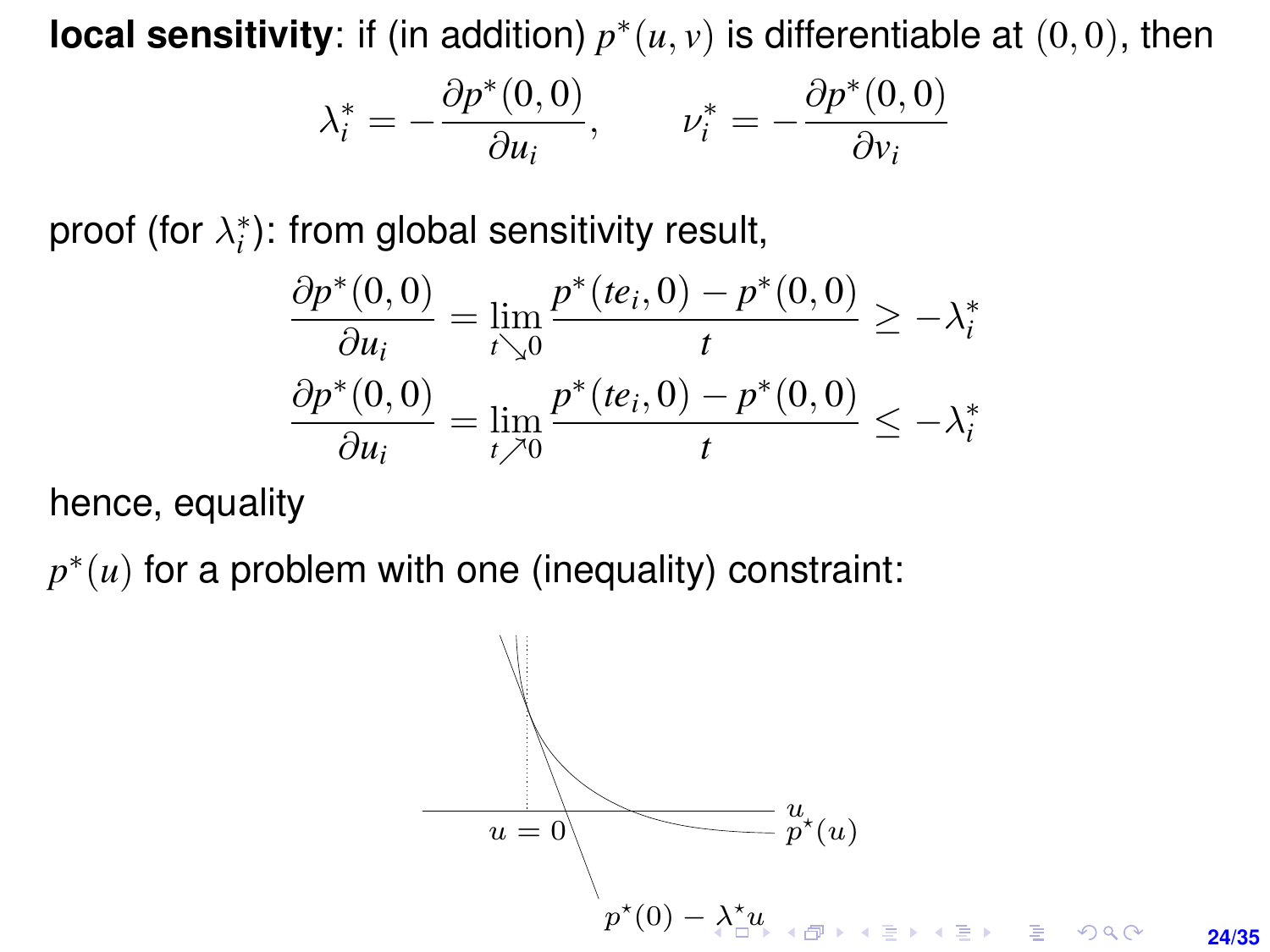# <span id="page-24-0"></span>Duality and problem reformulations

- equivalent formulations of a problem can lead to very different duals
- **•** reformulating the primal problem can be useful when the dual is difficult to derive, or uninteresting

#### **common reformulations**

- introduce new variables and equality constraints
- make explicit constraints implicit or vice-versa
- transform objective or constraint functions *e.g.*, replace  $f_0(x)$  by  $\phi(f_0(x))$  with  $\phi$  convex, increasing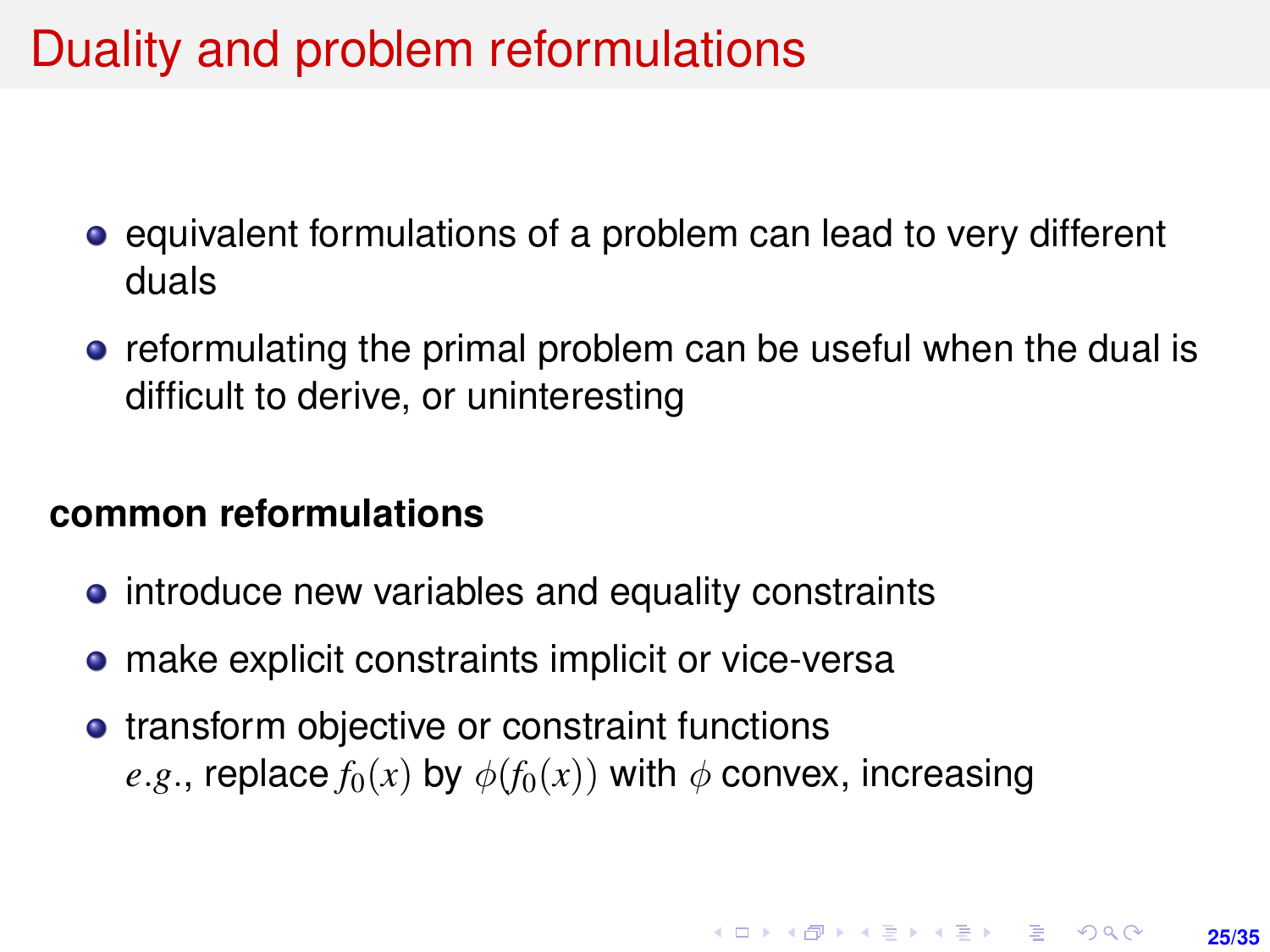## Introducing new variables and equality constraints

min  $f_0(Ax + b)$ 

- dual function is constant:  $g = \inf_x L(x) = \inf_x f_0(Ax + b) = p^*$
- we have strong duality, but dual is quite useless

#### **reformulated problem and its dual**

min 
$$
f_0(y)
$$
 max  $b^T \nu - f_0^*(\nu)$   
\ns.t.  $Ax + b - y = 0$  s.t.  $A^T \nu = 0$ 

dual function follows from

$$
g(\nu) = \inf_{x,y} (f_0(y) - \nu^T y + \nu^T A x + b^T \nu)
$$
  
= 
$$
\begin{cases} -f_0^*(\nu) + b^T \nu & A^T \nu = 0 \\ -\infty & \text{otherwise} \end{cases}
$$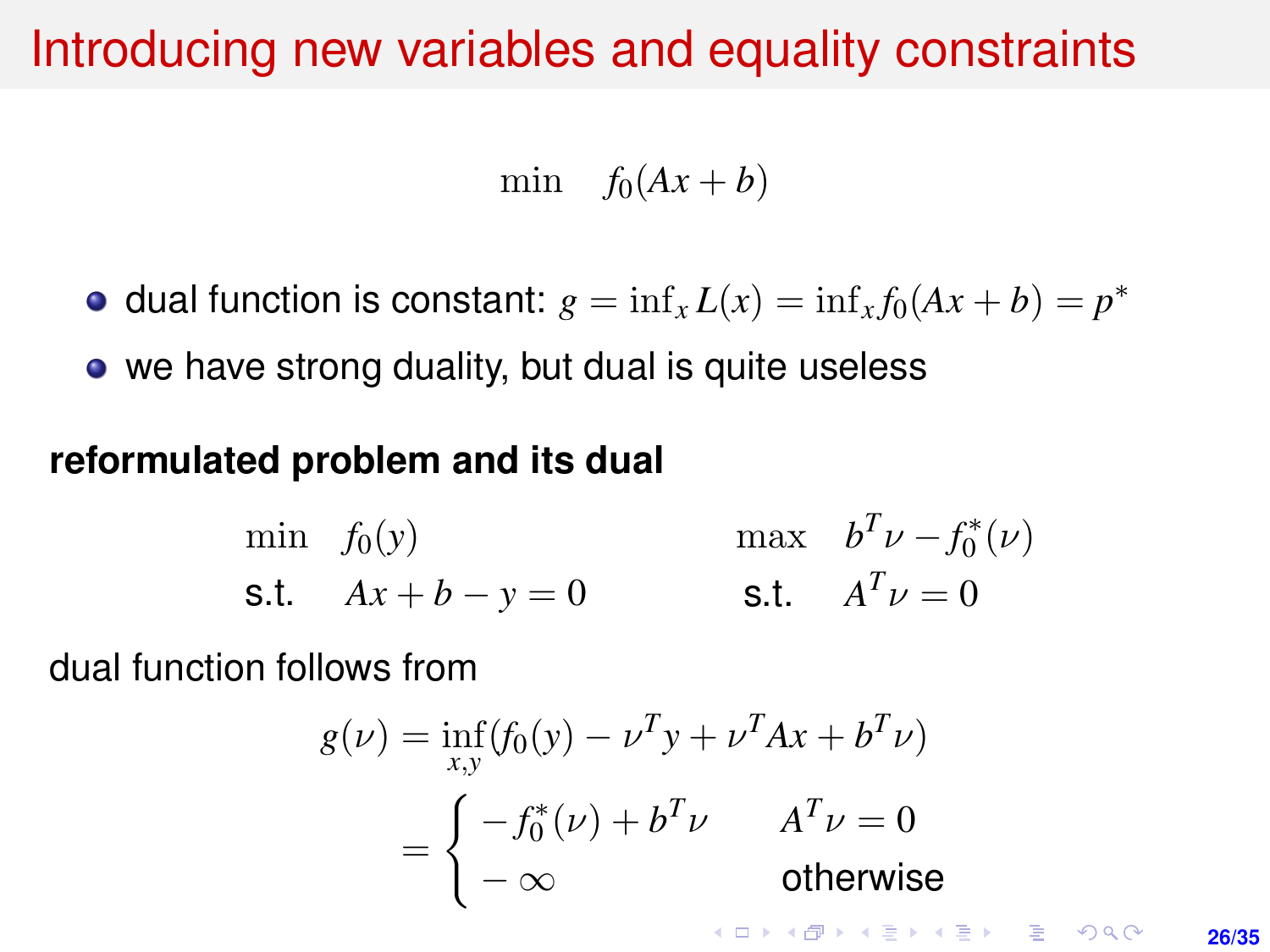#### **norm approximation problem**: min  $||Ax - b||$

$$
\begin{aligned}\n\min & \|y\| \\
\text{s.t.} & y = Ax - b\n\end{aligned}
$$

can look up conjugate of  $\|\cdot\|$  , or derive dual directly

$$
g(\nu) = \inf_{x,y} (\Vert y \Vert + \nu^T y - \nu^T A x + b^T \nu)
$$
  
= 
$$
\begin{cases} b^T \nu + \inf_y (\Vert y \Vert + \nu^T y) & A^T \nu = 0 \\ -\infty & \text{otherwise} \end{cases}
$$
  
= 
$$
\begin{cases} b^T \nu & A^T \nu = 0, & \Vert \nu \Vert_* \le 1 \\ -\infty & \text{otherwise} \end{cases}
$$

### **dual of norm approximation problem**

$$
\begin{array}{ll}\n\max & b^T \nu \\
\text{s.t.} & A^T \nu = 0, \quad \|\nu\|_* \le 1 \\
& \text{for all } \varepsilon \le \varepsilon \quad \text{for all } \varepsilon \le \varepsilon \quad \text{for all } \varepsilon \le 27/35\n\end{array}
$$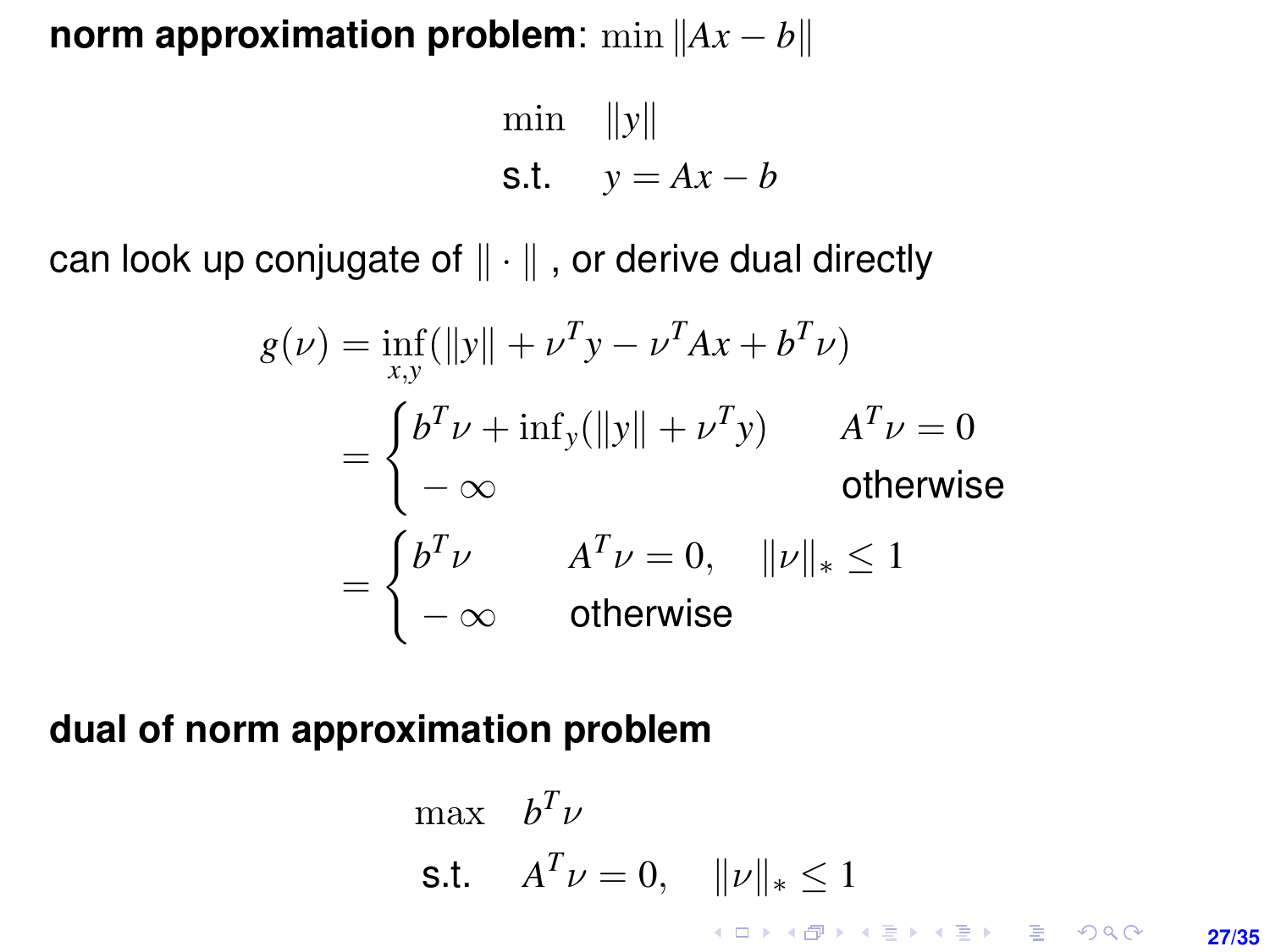## Implicit constraints

**LP with box constraints**: primal and dual problem

$$
\begin{array}{ll}\n\min \quad c^T x & \max \quad -b^T \nu - \mathbf{1}^T \lambda_1 - \mathbf{1}^T \lambda_2 \\
\text{s.t.} \quad Ax = b & \text{s.t.} \quad c + A^T \nu + \lambda_1 - \lambda_2 = 0 \\
- \mathbf{1} \le x \le \mathbf{1} & \lambda_1 \ge 0, \quad \lambda_2 \ge 0\n\end{array}
$$

#### **reformulation with box constraints made implicit**

$$
\min f_0(x) = \begin{cases} c^T x & -1 \le x \le 1 \\ -\infty & \text{otherwise} \end{cases}
$$
  
s.t.  $Ax = b$ 

dual function

$$
g(\nu) = \inf_{-1 \le x \le 1} (c^T x + \nu^T (Ax - b))
$$
  
=  $-b^T \nu - ||A^T \nu + c||_1$ 

**dual problem**:  $\max -b^T \nu - ||A^T \nu + c||_1$ 

**28/35**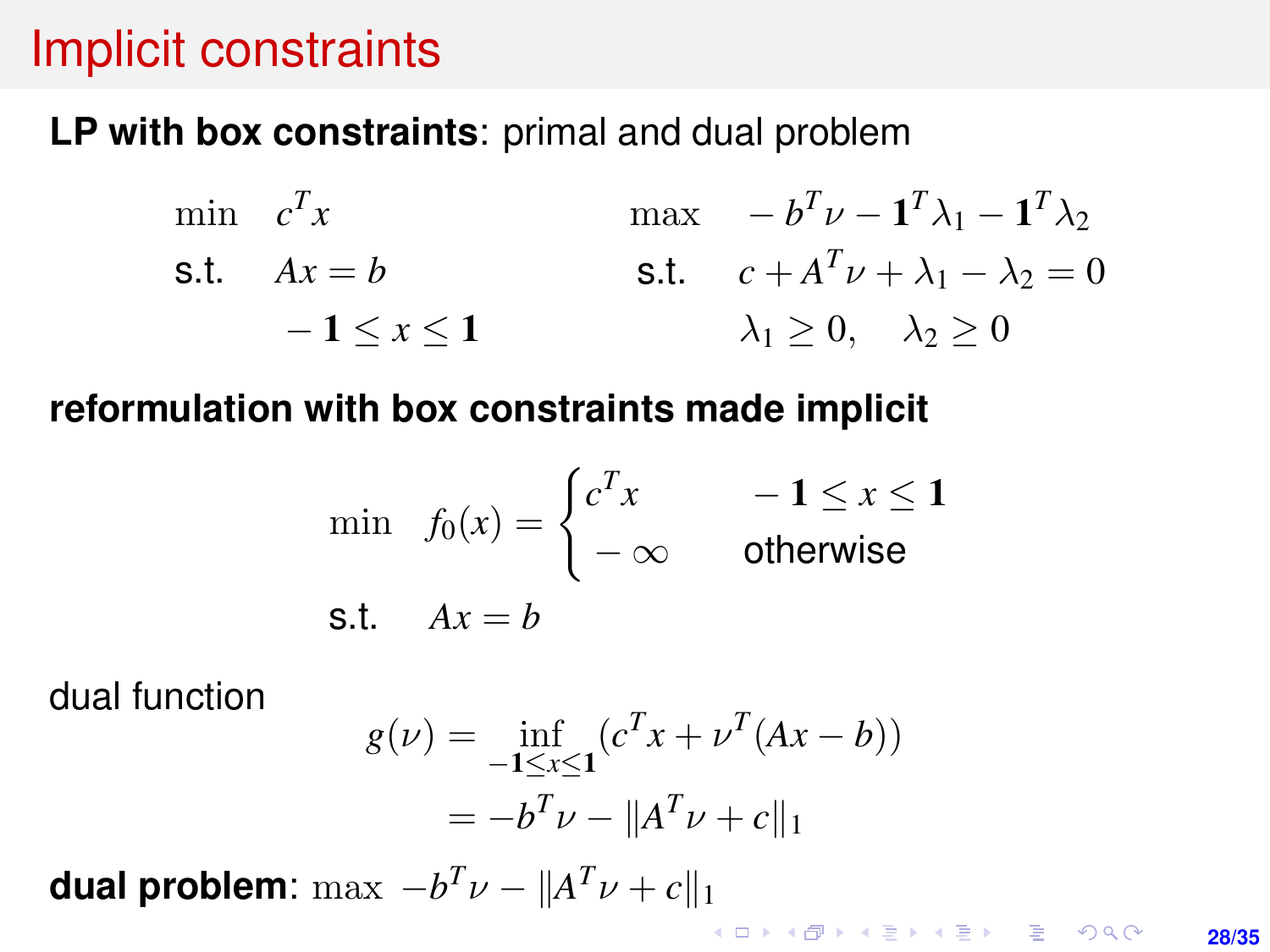## <span id="page-28-0"></span>Problems with generalized inequalities

min 
$$
f_0(x)
$$
  
\n**s.t.**  $f_i(x) \leq K_i, 0, \quad i = 1, ..., m$   
\n $h_i(x) = 0, \quad i = 1, ..., p$ 

 $\preceq_{K_i}$  is generalized inequality on  $\mathbb{R}^{k_i}$ 

**definitions** are parallel to scalar case:

- Lagrange multiplier for  $f_i(x) \preceq K_i} 0$  is vector  $\lambda_i \in \mathbb{R}^{k_i}$
- Lagrangian  $L:\mathbb{R}^n\times\mathbb{R}^{k_1}\times\cdots\times\mathbb{R}^{k_m}\times\mathbb{R}^p\rightarrow\mathbb{R},$  is defined as

$$
L(x, \lambda_1, \ldots, \lambda_m, \nu) = f_0(x) + \sum_{i=1}^m \lambda_i^T f_i(x) + \sum_{i=1}^p \nu_i h_i(x)
$$

dual function  $g: \mathbb{R}^{k_1} \times \cdots \times \mathbb{R}^{k_m} \times \mathbb{R}^p \rightarrow \mathbb{R},$  is defined as

$$
g(\lambda_1,\ldots,\lambda_m,\nu)=\inf_{x\in\mathcal{D}}L(x,\lambda_1,\ldots,\lambda_m,\nu)
$$

**29/35**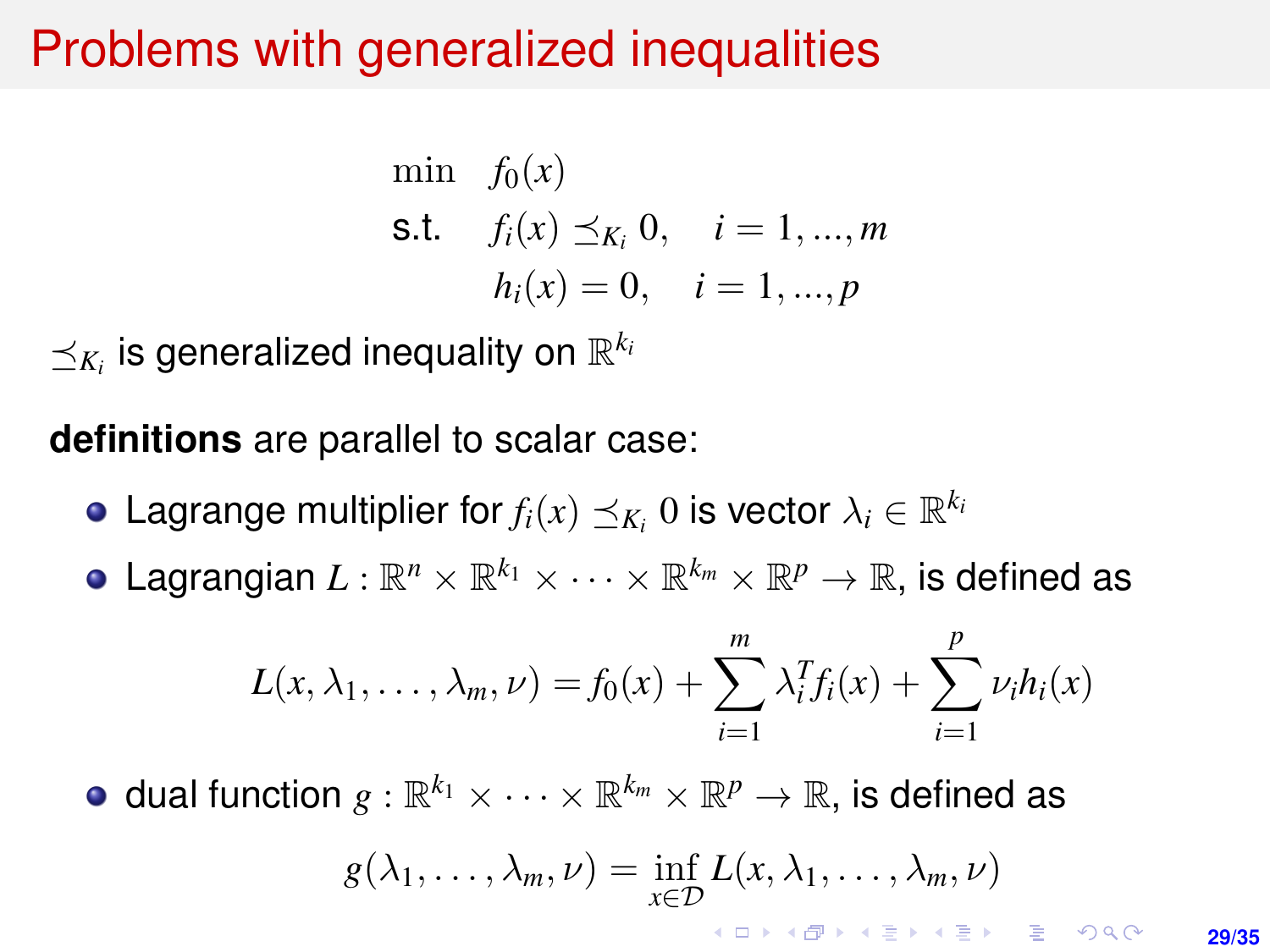<span id="page-29-0"></span>**lower bound property**: if  $\lambda_i \succeq_{K_i^*} 0$ , then  $g(\lambda_1, ..., \lambda_m, \nu) \leq p^*$ 

proof: if  $\tilde{x}$  is feasible and  $\lambda \succeq_{K_{i}^{\ast}} 0,$  then

$$
f_0(\tilde{x}) \ge f_0(\tilde{x}) + \sum_{i=1}^m \lambda_i^T f_i(\tilde{x}) + \sum_{i=1}^p \nu_i h_i(\tilde{x})
$$
  
\n
$$
\ge \inf_{x \in \mathcal{D}} L(x, \lambda_1, ..., \lambda_m, \nu)
$$
  
\n
$$
= g(\lambda_1, ..., \lambda_m, \nu)
$$

minimizing over all feasible  $\tilde{x}$  gives  $p^* \geq g(\lambda_1, ..., \lambda_m, \nu)$ 

**dual problem**

$$
\begin{aligned}\n\max \quad & g(\lambda_1, \dots, \lambda_m, \nu) \\
\text{s.t.} \quad & \lambda_i \succeq_{K_i^*} 0, \quad i = 1, \dots, m\n\end{aligned}
$$

weak duality:  $p^* \geq d^*$  always

strong duality:  $p^* = d^*$  for convex problem with constraint qualification (for examp[le](#page-28-0), Slater's: primal proble[m i](#page-30-0)[s](#page-28-0) [st](#page-29-0)[r](#page-30-0)[ict](#page-0-0)[ly](#page-34-0) [fe](#page-0-0)[as](#page-34-0)[ibl](#page-0-0)[e\)](#page-34-0)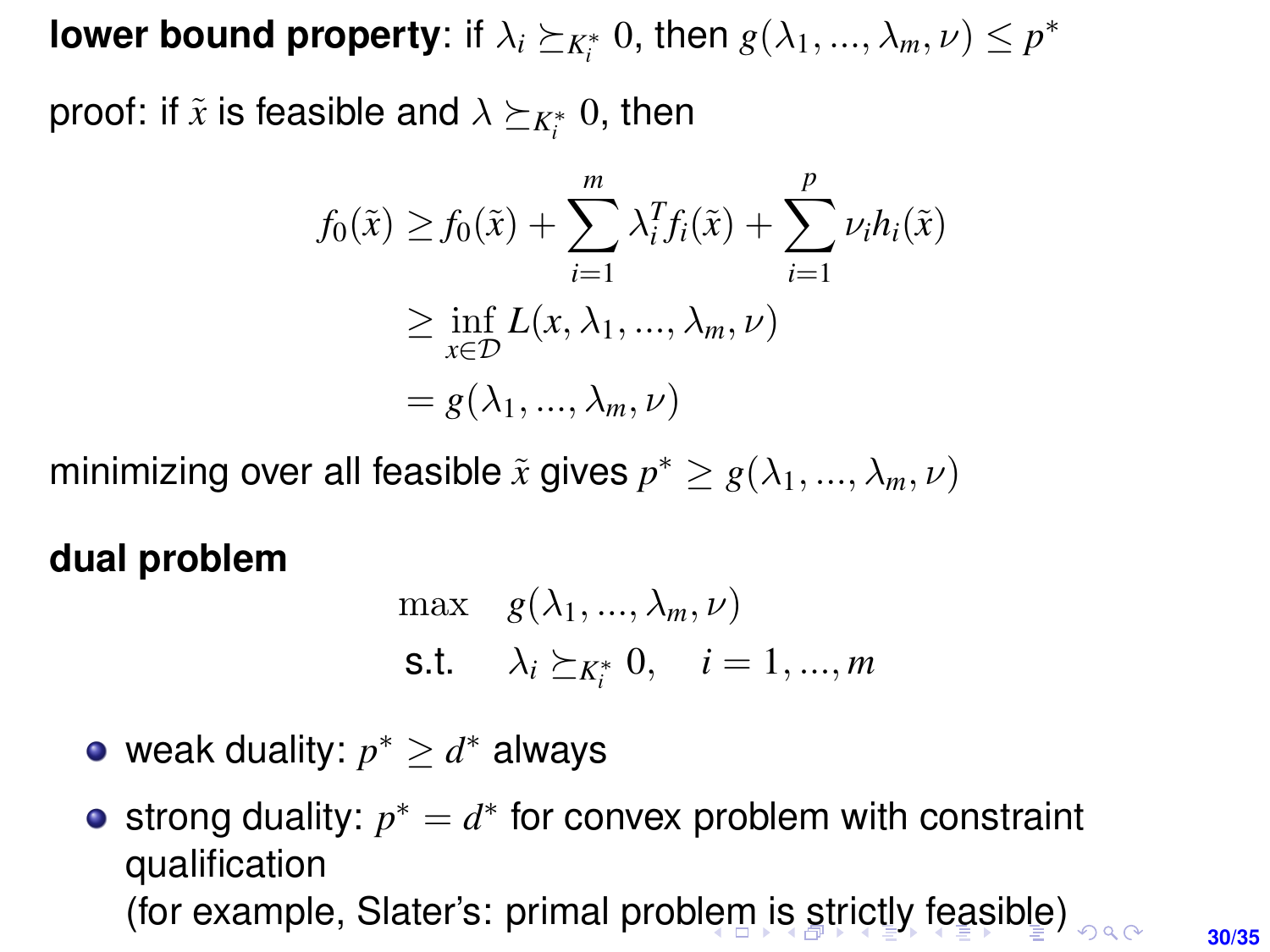## <span id="page-30-0"></span>Semidefinite program

**primal SDP**  $(A_i, C \in \mathbb{S}^n)$ 

$$
\begin{aligned}\n\min \quad & b^T y \\
\text{s.t.} \quad & y_1 A_1 + \dots + y_m A_m \preceq C\n\end{aligned}
$$

- Lagrange multiplier is matrix  $Z \in \mathbb{S}^n$
- Lagrangian  $L(y, Z) = b^T y + tr(Z(y_1 A_1 + \cdots + y_m A_m C))$
- **o** dual function

$$
g(Z) = \inf_{y} L(y, Z) = \begin{cases} -\operatorname{tr}(CZ) & \operatorname{tr}(A_i Z) + b_i = 0, \quad i = 1, ..., m \\ -\infty & \text{otherwise} \end{cases}
$$

### **dual SDP**

**31/35**  $max - tr(CZ)$ s.t.  $Z \succeq 0$ ,  $tr(A_i Z) + b_i = 0$ ,  $i = 1, ..., m$  $p^* = d^*$  if primal SDP is strictly feasible ([∃](#page-29-0)*y* with  $y_1A_1 + \cdots + y_mA_m \prec C$ )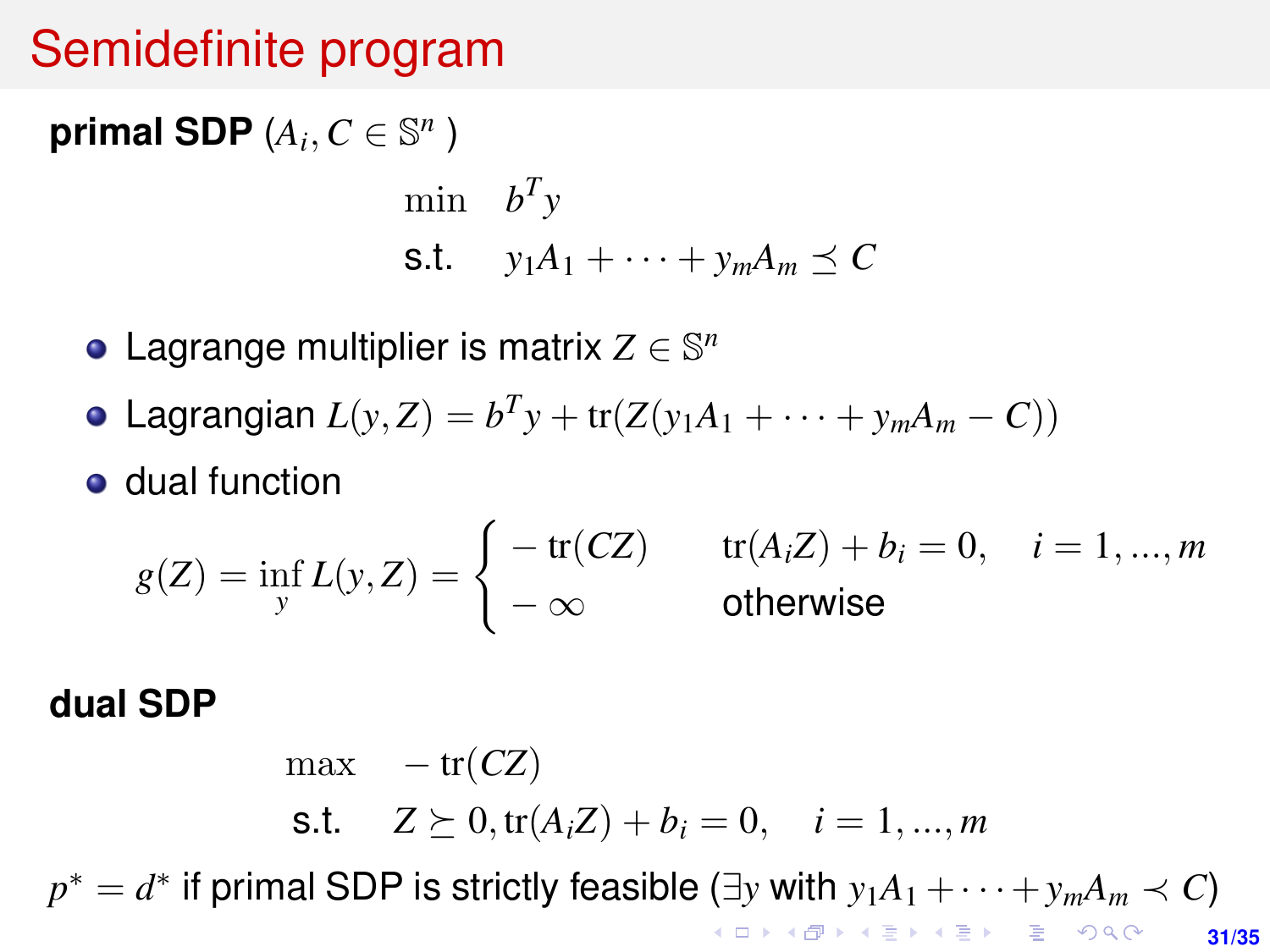# LP Duality

**Strong duality:** If a LP has an optimal solution, so does its dual, and their objective fun. are equal.

| primal<br>dual | finite | unbounded | infeasible |
|----------------|--------|-----------|------------|
| finite         |        |           |            |
| unbounded      |        |           |            |
| infeasible     |        |           |            |

If  $p^* = -\infty$ , then  $d^* \leq p^* = -\infty$ , hence dual is infeasible

If  $d^* = +\infty$ , then  $+\infty = d^* \leq p^*$ , hence primal is infeasible

 $\bullet$ 

min 
$$
x_1 + 2x_2
$$
 max  $p_1 + 3p_2$   
\ns.t.  $x_1 + x_2 = 1$  s.t.  $p_1 + 2p_2 = 1$   
\n $2x_1 + 2x_2 = 3$   $p_1 + 2p_2 = 2$ 

**KORKARK KERKER DRAM 32/35**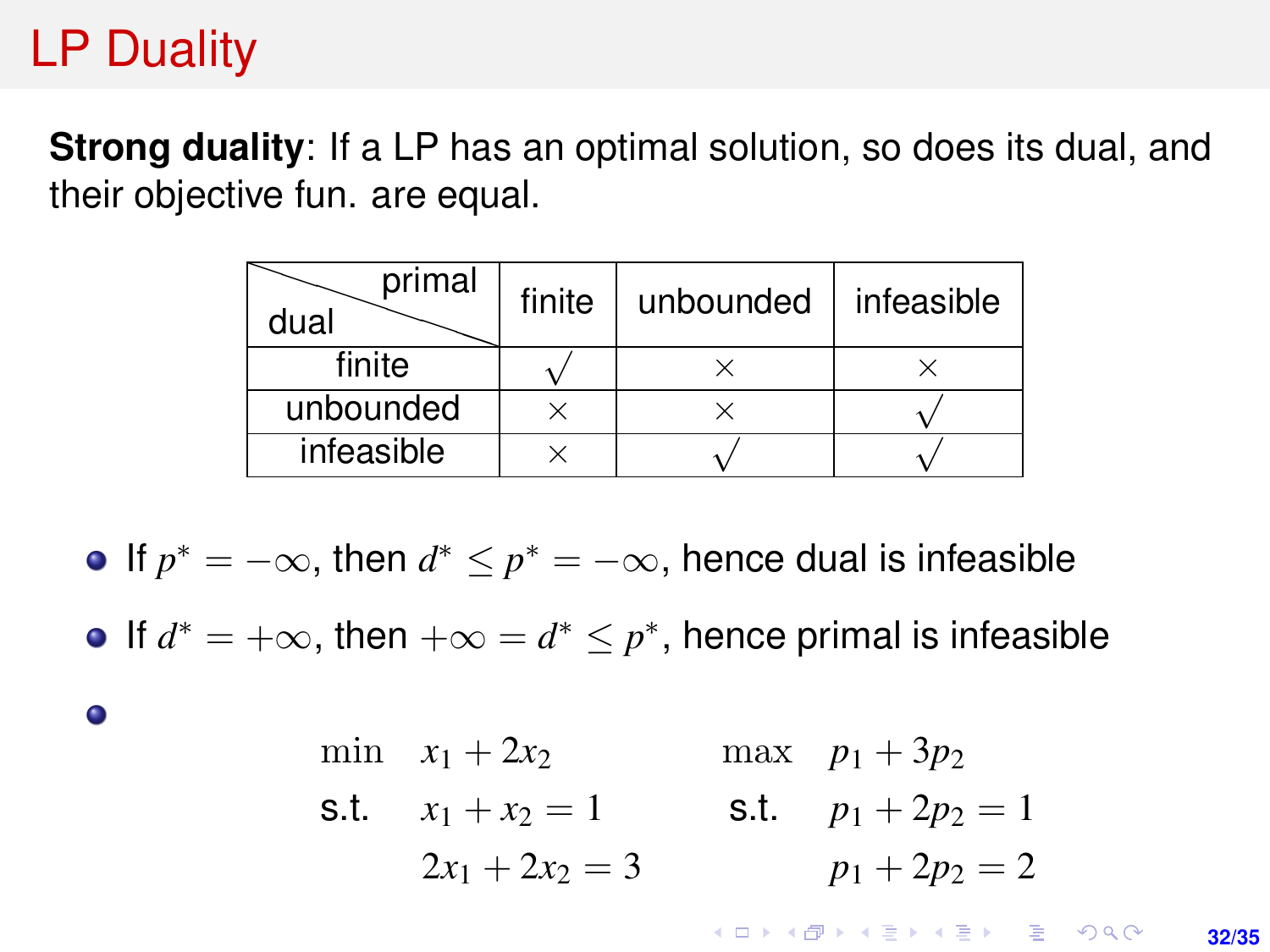# SOCP/SDP Duality

(P) min 
$$
c^{\top}x
$$

\ns.t.  $Ax = b, x_{Q} \succeq 0$ 

\n(P) min  $\langle C, X \rangle$ 

\ns.t.  $\langle A_{1}, X \rangle = b_{1}$ 

\n...

\n $\langle A_{m}, X \rangle = b_{m}$ 

\n...

\n $\langle A_{m}, X \rangle = b_{m}$ 

\n...

\n $\langle X_{m}, X \rangle = b_{m}$ 

\n $\langle X_{m}, X \rangle = b_{m}$ 

\n $\langle X_{m}, X \rangle = b_{m}$ 

\n $\langle X_{m}, X \rangle = b_{m}$ 

\n $\langle X_{m}, X \rangle = b_{m}$ 

\n $\langle X_{m}, X \rangle = b_{m}$ 

\n $\langle X_{m}, X \rangle = b_{m}$ 

\n $\langle X_{m}, X \rangle = b_{m}$ 

\n $\langle X_{m}, X \rangle = b_{m}$ 

#### **Strong duality**

- If *p* <sup>∗</sup> <sup>&</sup>gt; −∞, (P) is **strictly** feasible, then (D) is feasible and  $p^* = d^*$
- If *d* <sup>∗</sup> <sup>&</sup>lt; <sup>+</sup>∞, (D) is **strictly** feasible, then (P) is feasible and  $p^* = d^*$
- If (P) and (D) has **strictly** feasible solutions, then both have optimal solutions.**KORKARK KERKER DRAM**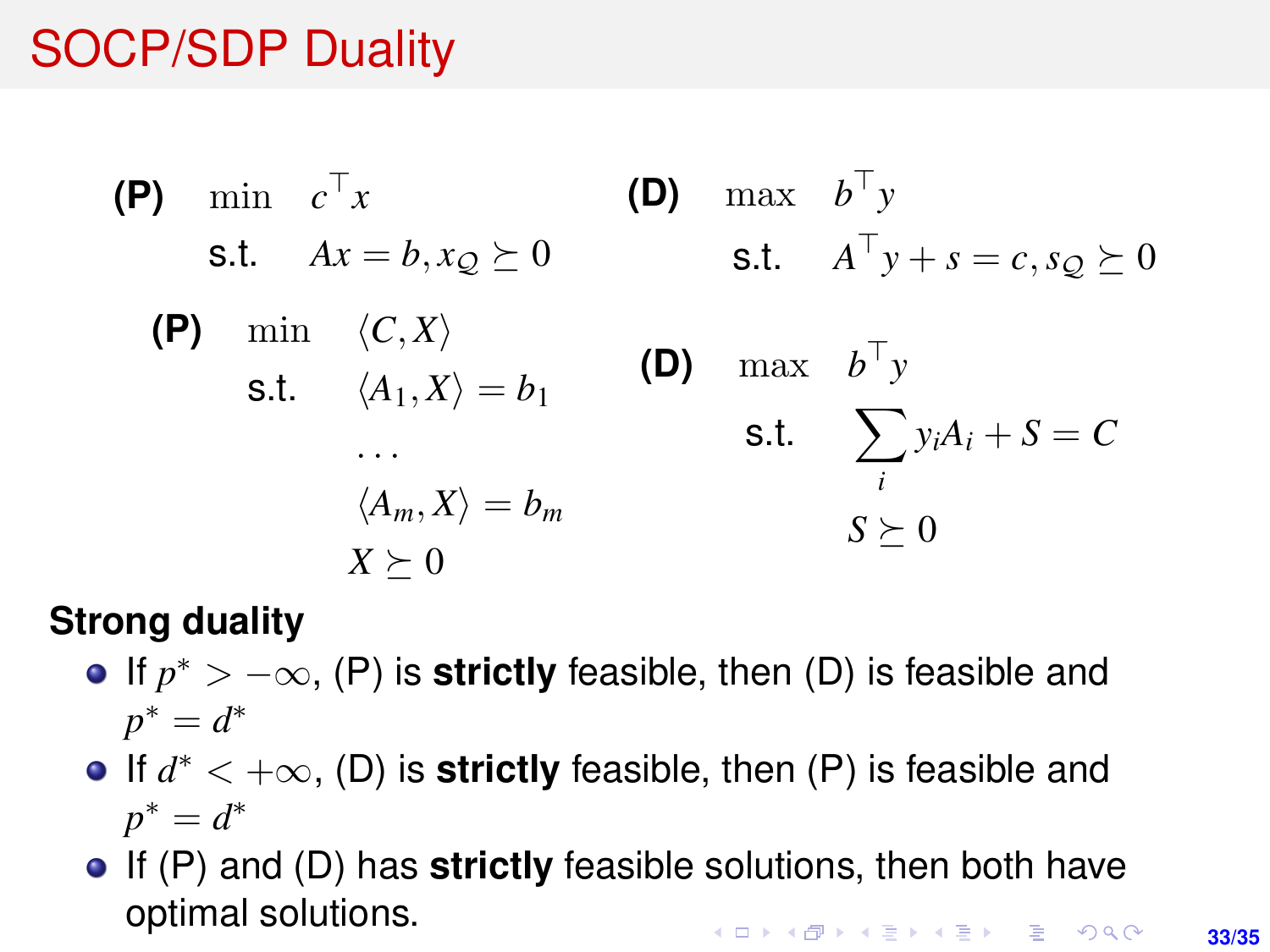## Failure of SOCP Duality

if 
$$
(1, -1, 0)x
$$
   
\n  $(0, 0, 1)x = 1$    
\n  $(0, 0, 1)^{\top} y + z = (1, -1, 0)^{\top}$    
\n  $x_Q \succeq 0$    
\n  $z_Q \succeq 0$ \n

primal:  $\min \ x_0 - x_1, \text{ s.t. } x_0 \geq \sqrt{x_1^2 + 1};$  It holds  $x_0 - x_1 > 0$  and  $x_0 - x_1 \to 0$  if  $x_0 = \sqrt{x_1^2 + 1} \to \infty$ . Hence,  $p^* = 0$ , no finite solution

**34/35**

**KORKARK A BIK BIKA A GA A GA A GA A BIKA A BIKA A BIKA A BIKA A BIKA A BIKA A BIKA A BIKA A BIKA A BIKA A BIKA** 

dual: sup *y* s.t.  $1 \ge \sqrt{1 + y^2}$ . Hence,  $y = 0$ 

 $p^* = d^*$  but primal is not attainable.